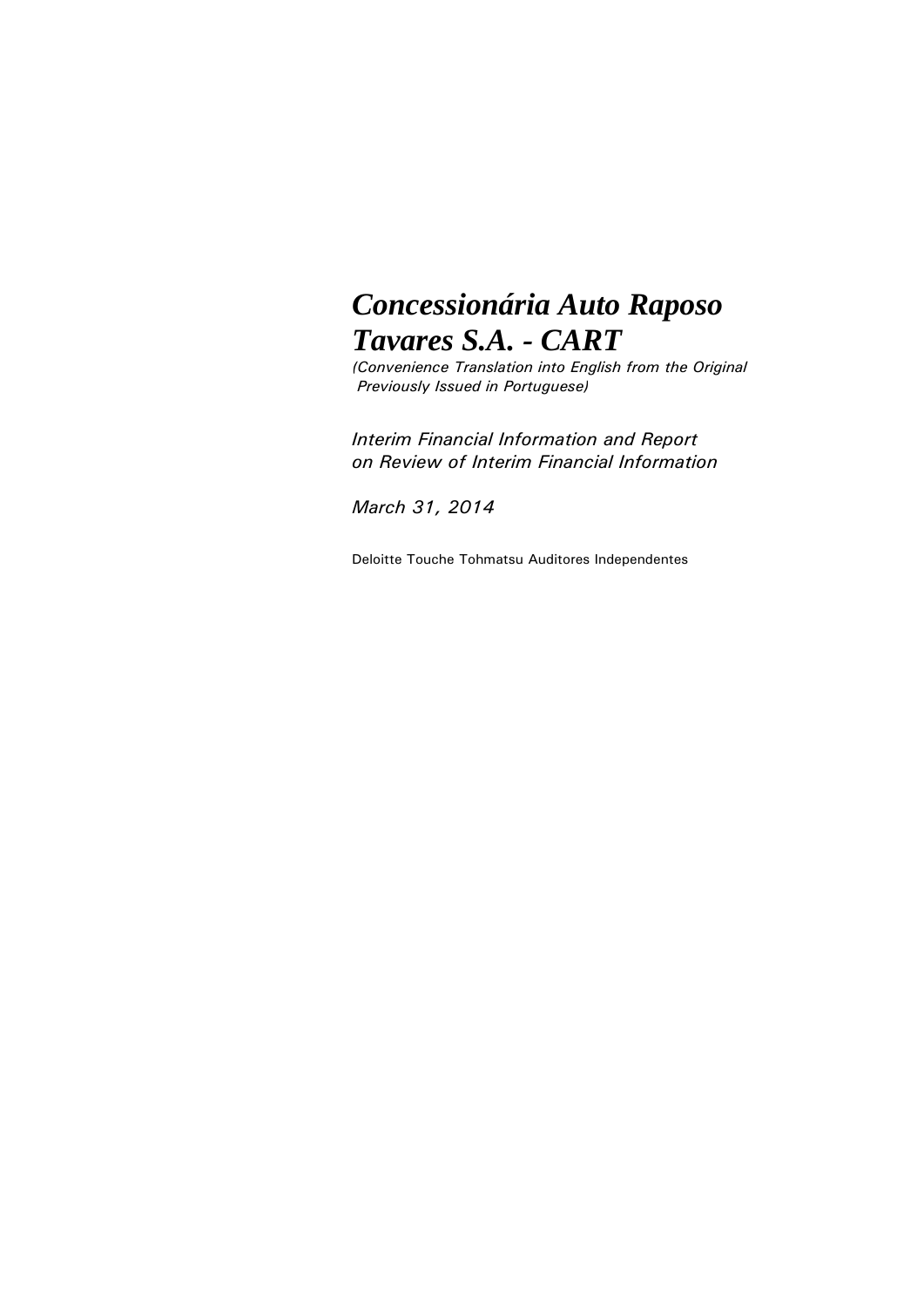

Deloitte Touche Tohmatsu Av. Presidente Wilson, 231 - 22º 25º e 26º andares Rio de Janeiro - RJ - 20030-905 Brasil

Tel: + 55 (21) 3981-0500 Fax:+ 55 (21) 3981-0600 www.deloitte.com.br

(Convenience Translation into English from the Original Previously Issued in Portuguese)

#### REPORT ON REVIEW OF INTERIM FINANCIAL INFORMATION

To the Shareholders, Directors and Management of Concessionária Auto Raposo Tavares S.A. Rio de Janeiro - RJ

#### **Introduction**

We have reviewed the accompanying individual and consolidated interim financial information of Concessionária Auto Raposo Tavares S.A. ("Company"), included in the Interim Financial Information Form (ITR) for the quarter ended March 31, 2014, which comprises the balance sheet as at March 31, 2014, and the related statement of operations, statement of comprehensive income, statement of changes in equity, and statement of cash flows for the three-month period then ended, including the explanatory notes.

Management is responsible for the preparation of the interim financial information in accordance with CPC 21(R1) - Interim Financial Reporting, as well as for the presentation of such information in accordance with the standards issued by the Brazilian Securities Commission (CVM), applicable to the preparation of Interim Financial Information (ITR). Our responsibility is to express a conclusion on this interim financial information based on our review.

#### **Scope of review**

We conducted our review in accordance with Brazilian and international standards on review of interim financial information (NBC TR 2410 and ISRE 2410 - Review of Interim Financial Information Performed by the Independent Auditor of the Entity, respectively). A review of interim financial information consists of making inquiries, primarily of persons responsible for financial and accounting matters, and applying analytical and other review procedures. A review is substantially less in scope than an audit conducted in accordance with the standards on auditing and consequently does not enable us to obtain assurance that we would become aware of all significant matters that might be identified in an audit. Accordingly, we do not express an audit opinion.

#### **Conclusion on the interim financial information**

Based on our review, nothing has come to our attention that causes us to believe that the accompanying individual interim financial information included in the ITR referred to above is not prepared, in all material respects, in accordance with CPC 21(R1) applicable to the preparation of Interim Financial Information (ITR) and presented in accordance with the standards issued by the Brazilian Securities Commission (CVM).

Deloitte refers to one or more of Deloitte Touche Tohmatsu Limited, a UK private company limited by guarantee, and its network of member firms, each of which is a legally separate and independent entity. Please see www.deloitte.com/about for a detailed description of the legal structure of Deloitte Touche Tohmatsu Limited and its member firms.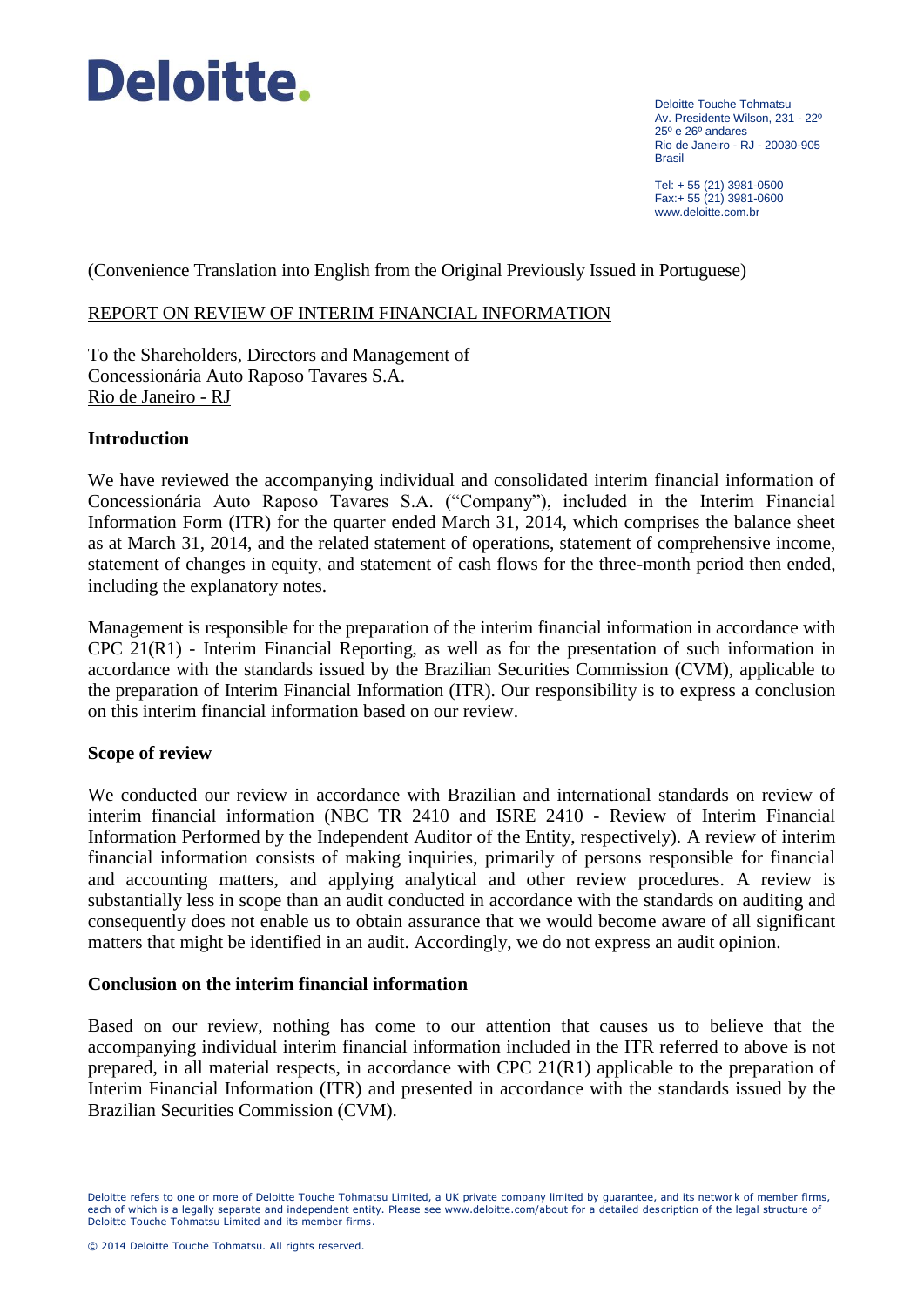#### **Other matters**

#### Statement of value added

We have also reviewed the interim statement of value added ("DVA"), for the three-month period ended March 31, 2014, prepared under the responsibility of the Company's management, the presentation of which is required by the standards issued by the Brazilian Securities Commission (CVM) applicable to the preparation of Interim Financial Information (ITR). This statement was subject to the same review procedures described above and, based on our review, nothing has come to our attention that causes us to believe that it is not prepared, in all material respects, in relation to the interim financial information taken as a whole.

Review and audit of corresponding figures relating to the interim financial information for the quarter ended March 31, 2013 and the balance sheet as at December 31, 2013

The corresponding information and figures relating to the interim financial information for the three-month period ended March 31, 2013, presented for purposes of comparison, were previously reviewed by another auditor, who issued a report, dated May 3, 2013, which did not contain any modification. The corresponding information and figures relating to the balance sheet as at December 31, 2013, presented for purposes of comparison, were previously audited by another auditor, who issued a report, dated March 7, 2014, which did not contain any modification.

The accompanying interim financial information has been translated into English for the convenience of readers outside Brazil.

Rio de Janeiro, May 9, 2014

DELOITTE TOUCHE TOHM

Auditores Independentes

Antonio Carlos Brandão de Sousa **Engagement Partner**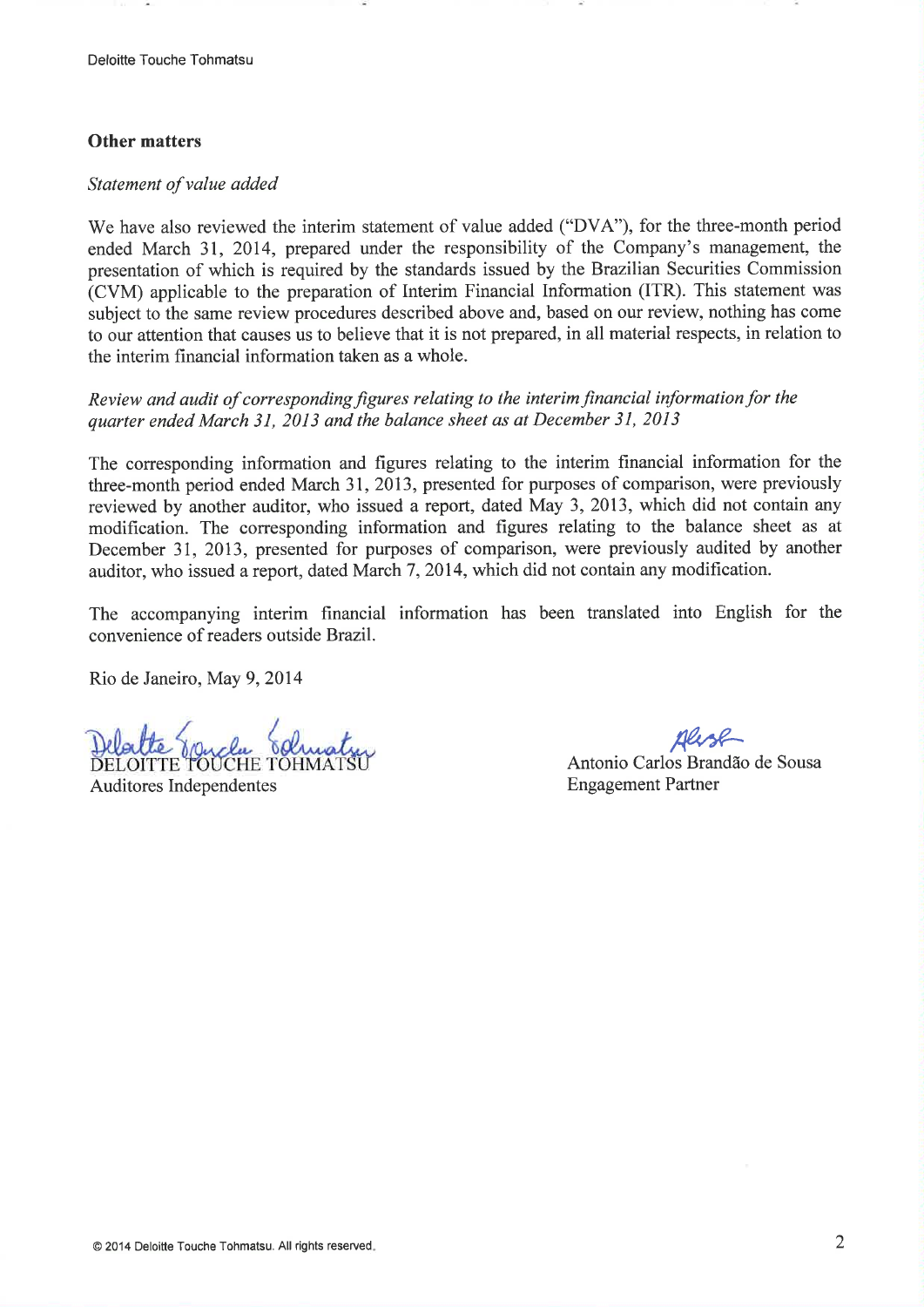#### CONCESSIONÁRIA AUTO RAPOSO TAVARES S.A.

#### BALANCE SHEET AS AT MARCH 31, 2014 - UNAUDITED (In thousands of Brazilian reais - R\$)

| <b>ASSETS</b>                                                                | Note           | 03/31/2014          | 12/31/2013        |
|------------------------------------------------------------------------------|----------------|---------------------|-------------------|
| <b>CURRENT ASSETS</b><br>Cash and cash equivalents<br>Short-term investments | 3<br>3         | 120,437             | 117,949<br>55,850 |
| Trade receivables<br>Inventories                                             | $\overline{4}$ | 12,002<br>484       | 14,466<br>532     |
| Recoverable taxes<br>Sundry advances                                         |                | 5,268<br>319        | 5,507<br>356      |
| Prepaid expenses<br>Due from related partis                                  | 10             | 1,083               | 980<br>605        |
| Total current assets                                                         |                | 521<br>140,114      | 196,245           |
| NONCURRENT ASSETS                                                            |                |                     |                   |
| Short-term investments                                                       | 3              | 74,554              |                   |
| Deferred income tax and social contribution                                  | 5              | 115,705             | 103,882           |
| Escrow deposits<br>Property, plant and equipment                             | 6              | 11,021<br>14,754    | 10,317<br>16,000  |
| Intangible assets                                                            | $\tau$         | 1,713,404           | 1,668,601         |
| Other                                                                        |                | 9                   | 9                 |
| Total noncurrent assets                                                      |                | 1,929,447           | 1,798,809         |
| <b>TOTAL ASSETS</b>                                                          |                | 2,069,561           | 1,995,054         |
| <b>LIABILITIES AND EQUITY</b>                                                |                |                     |                   |
| <b>CURRENT LIABILITIES</b>                                                   |                |                     |                   |
| Borrowings and financing                                                     | 8              | 75,723              | 81,916            |
| Debentures                                                                   | 8              | 13,302              | 1,821             |
| Trade payables                                                               |                | 3,263               | 774               |
| Payroll and related taxes<br>Taxes and contributions payable                 |                | 3,703<br>2,686      | 2,987<br>3,501    |
| Payables to concession right                                                 | 18.b           | 335                 | 349               |
| Deferred income                                                              | 12             | 4,429               | 6,049             |
| Due to related parties                                                       | 10             | 3,017               | 1,595             |
| Provisions                                                                   |                | 252                 | 1,686             |
| Other                                                                        |                | 4,421               | 3,468             |
| Total current liabilities                                                    |                | 111,131             | 104,146           |
| NONCURRENT LIABILITIES                                                       |                |                     |                   |
| Provision for maintenance                                                    | 21             | 41,576              | 33,444            |
| Borrowings and financing                                                     | 8              | 620,923             | 556,587           |
| Debentures<br>Provision for risks                                            | $\,8\,$        | 758,994             | 740,886           |
| Deferred income                                                              | 9<br>12        | 1,271               | 862<br>47,742     |
| Total noncurrent liabilities                                                 |                | 47,257<br>1,470,021 | 1,379,521         |
| <b>EQUITY</b>                                                                | 13             |                     |                   |
| Capital                                                                      |                | 715,000             | 715,000           |
| <b>Accumulated losses</b>                                                    |                | (226, 591)          | (203, 613)        |
| Total equity                                                                 |                | 488,409             | 511,387           |
| TOTAL LIABILITIES AND EQUITY                                                 |                | 2,069,561           | 1,995,054         |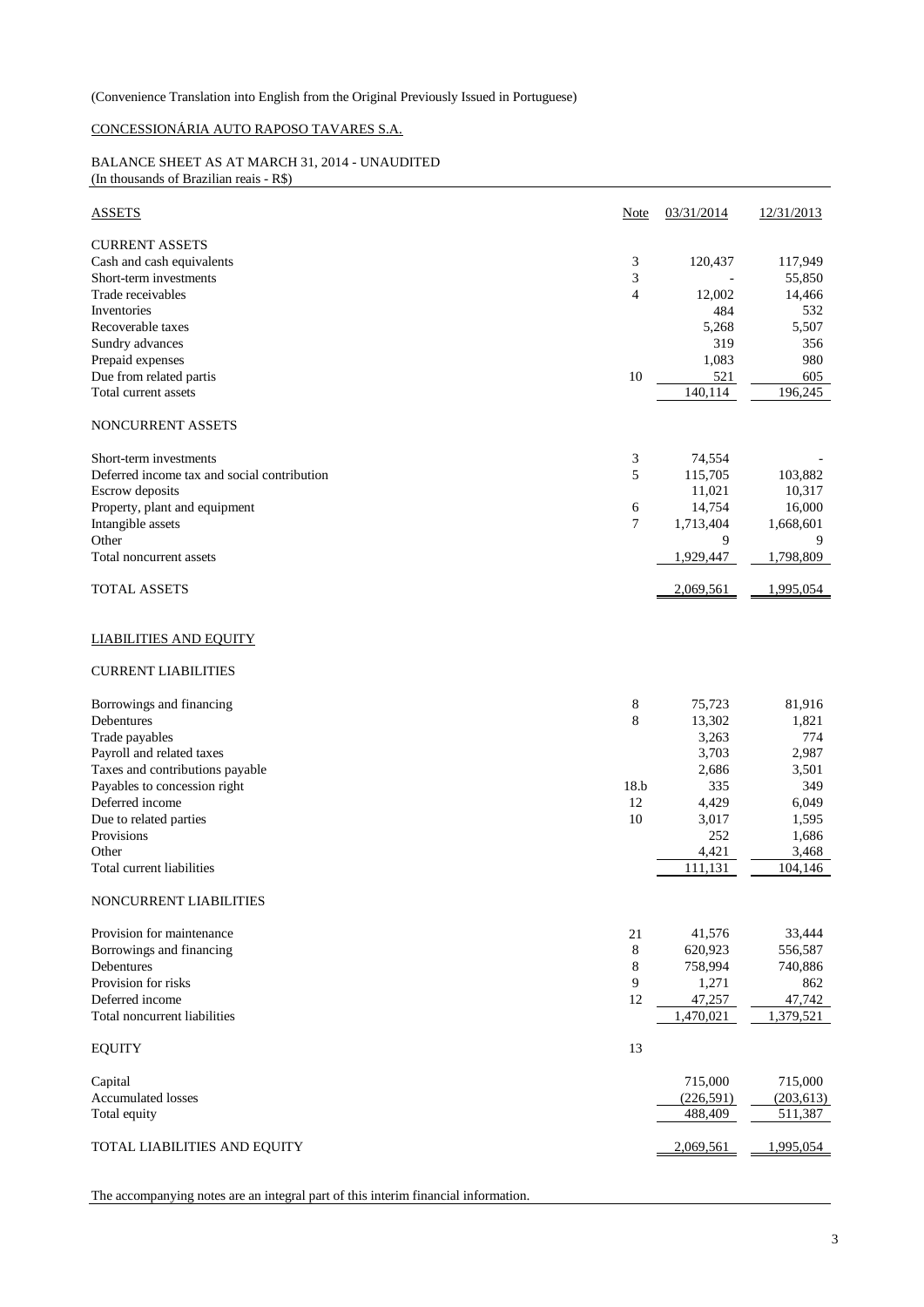## CONCESSIONÁRIA AUTO RAPOSO TAVARES S.A.

#### STATEMENT OF OPERATIONS FOR THE QUARTER ENDED MARCH 31, 2014 - UNAUDITED (In thousands of Brazilian reais - R\$)

|                                                 | Note | 03/31/2014 | 03/31/2013 |
|-------------------------------------------------|------|------------|------------|
| <b>NET REVENUE</b>                              |      |            |            |
| Net revenue from toll and accessory revenues    |      | 59,282     | 55,151     |
| Construction revenue                            |      | 60,821     | 14,946     |
| Net operating revenue                           | 14   | 120,103    | 70,097     |
| Cost of services                                | 15   | (43, 441)  | (39, 484)  |
| <b>Construction costs</b>                       |      | (60, 219)  | (14,795)   |
| <b>GROSS PROFIT</b>                             |      | 16,443     | 15,818     |
| General and administrative expenses             |      | (6,613)    | (6,745)    |
| Management compensation                         | 11   | (189)      | (934)      |
| Depreciation expenses                           |      | (2,093)    | (1,889)    |
| Other income (expenses), net                    |      | (407)      | 15         |
| Profit before finance income and finance costs  |      | 7,141      | 6,265      |
| FINANCE INCOME (COSTS)                          |      |            |            |
| Finance income                                  | 16   | 5,756      | 5,721      |
| Finance costs                                   | 16   | (47, 697)  | (41, 189)  |
| Loss before income tax and social contribution  |      | (34,800)   | (29,203)   |
| Income tax and social contribution              | 5    | 11,822     | 9,929      |
| Loss for the period                             |      | (22, 978)  | (19,274)   |
| Loss per common share (basic and diluted) - R\$ | 17   | (0.0217)   | (0.0188)   |
|                                                 |      |            |            |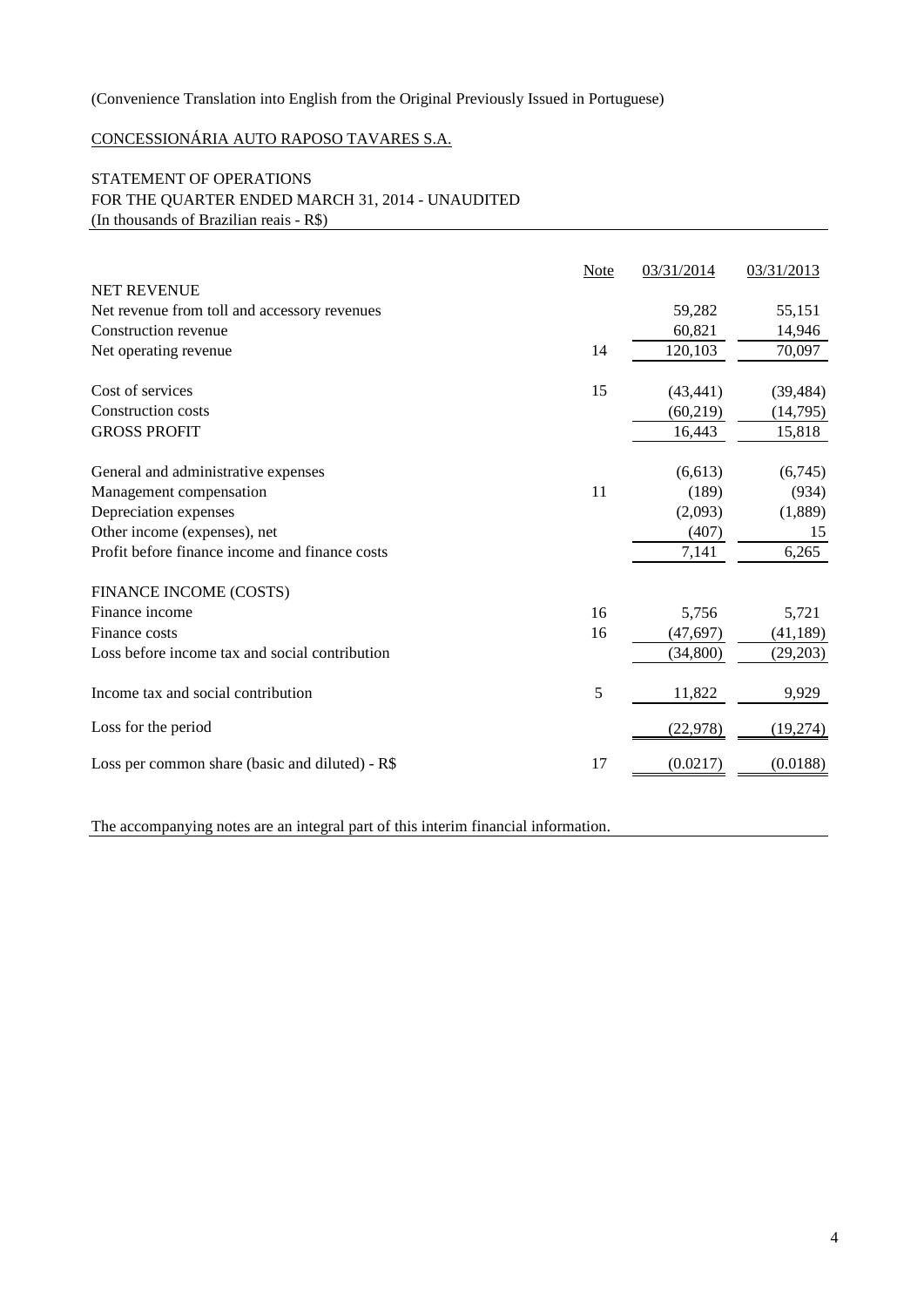## CONCESSIONÁRIA AUTO RAPOSO TAVARES S.A.

#### STATEMENT OF COMPREHENSIVE INCOME FOR THE QUARTER ENDED MARCH 31, 2014 - UNAUDITED (In thousands of Brazilian reais - R\$)

|                                           | 03/31/2014 | 03/31/2013 |
|-------------------------------------------|------------|------------|
| LOSS FOR THE PERIOD                       | (22,978)   | (19,274)   |
| OTHER COMPREHENSIVE INCOME                |            |            |
| TOTAL COMPREHENSIVE INCOME FOR THE PERIOD | (22,978)   | (19,274)   |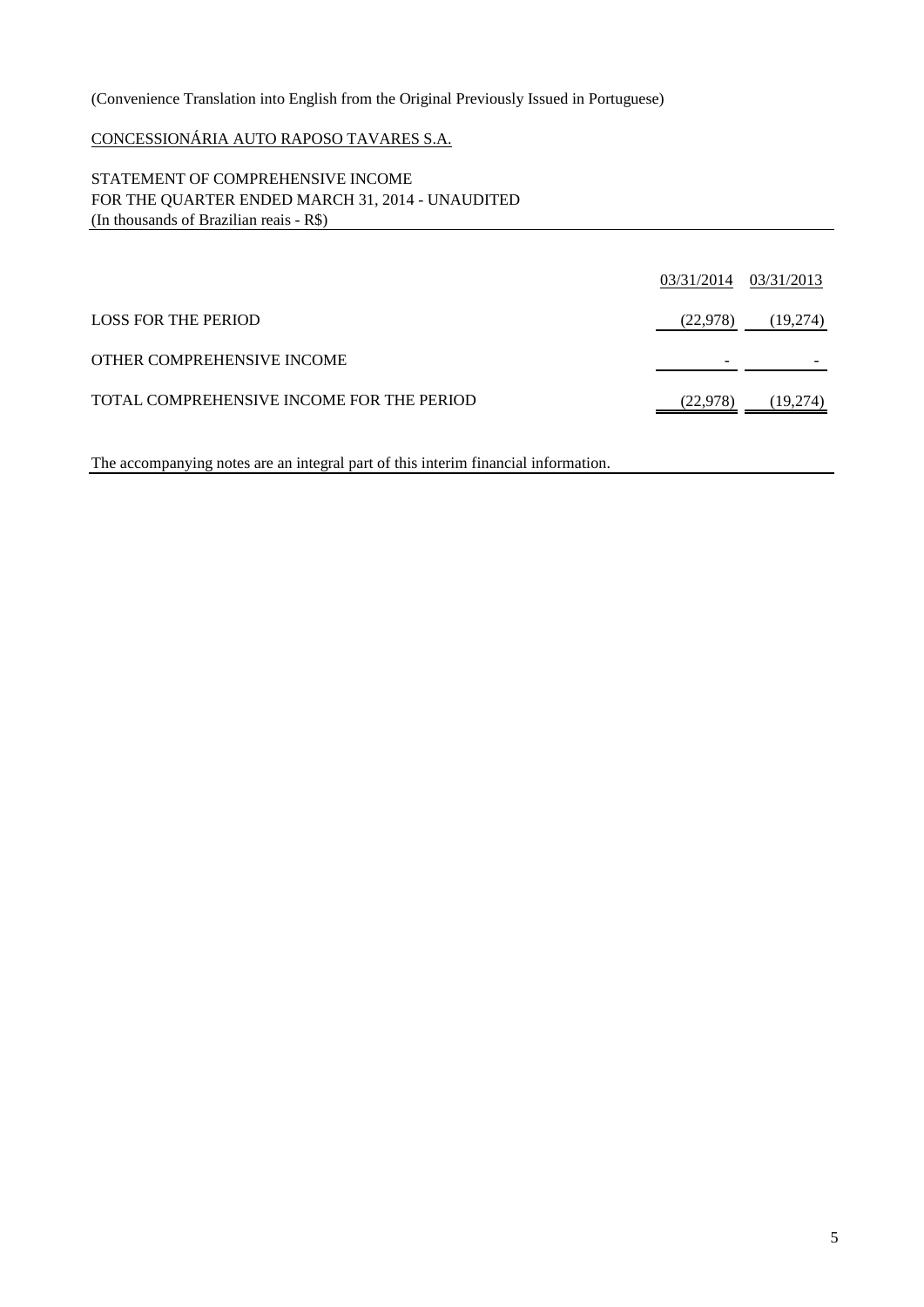# CONCESSIONÁRIA AUTO RAPOSO TAVARES S.A.

#### STATEMENT OF CHANGES IN EQUITY FOR THE QUARTER ENDED MARCH 31, 2014 - UNAUDITED (In thousands of Brazilian reais - R\$)

|                                       | Subscribed<br>capital | Accumulated<br>losses | Total    |
|---------------------------------------|-----------------------|-----------------------|----------|
| <b>BALANCES AS AT JANUARY 1, 2013</b> | 715,000               | (153, 035)            | 561,965  |
| Loss for the period                   |                       | (19,274)              | (19,274) |
| <b>BALANCES AS AT MARCH 31, 2013</b>  | 715,000               | (172, 309)            | 542,691  |
| <b>BALANCES AS AT JANUARY 1, 2014</b> | 715,000               | (203, 613)            | 511,387  |
| Loss for the period                   |                       | (22, 978)             | (22,978) |
| <b>BALANCES AS AT MARCH 31, 2014</b>  | 715,000               | (226, 591)            | 488,409  |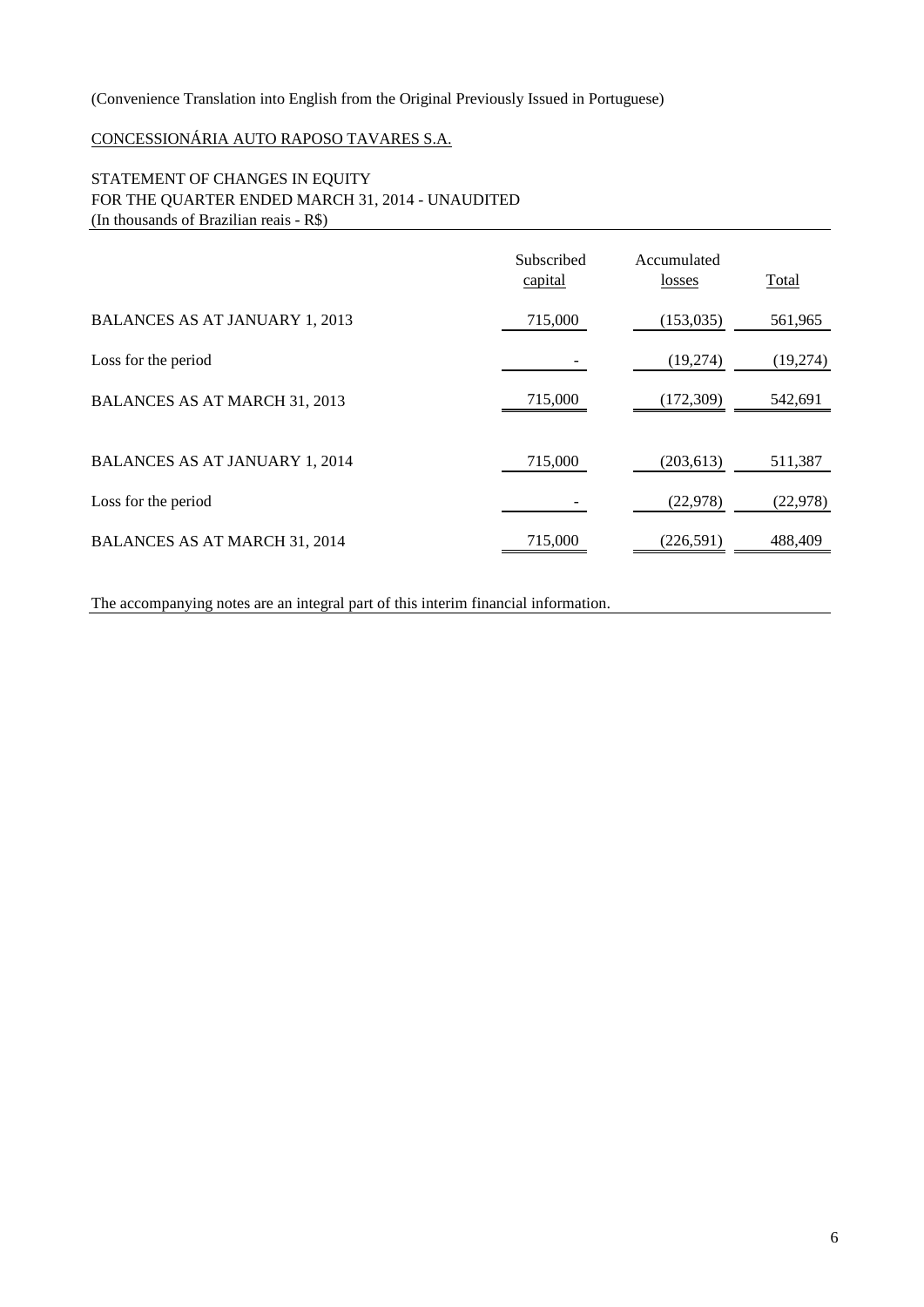#### CONCESSIONÁRIA AUTO RAPOSO TAVARES S.A.

#### STATEMENT OF VALUE ADDED FOR THE QUARTER ENDED MARCH 31, 2014 - UNAUDITED (In thousands of Brazilian reais - R\$)

|                                       | Note  | 03/31/2014 | 03/31/2013 |
|---------------------------------------|-------|------------|------------|
| Revenues                              |       |            |            |
| Operating revenue                     | 14    | 64,963     | 60,525     |
| Construction revenue                  | 14    | 60,821     | 14,946     |
| Other                                 |       |            | 15         |
|                                       |       | 125,784    | 75,486     |
| Inputs acquired from third parties    |       |            |            |
| Costs on construction agreement       |       | (60, 219)  | (14,795)   |
| Materials, outside services and other |       | (24,310)   | (23, 351)  |
|                                       |       | (84, 529)  | (38, 146)  |
| Gross added value                     |       | 41,255     | 37,340     |
| Retention                             |       |            |            |
| Depreciation and amortization         | 7 e 8 | (19,161)   | (16,063)   |
| Wealth created by the entity          |       | 22,094     | 21,277     |
| Wealth received in transfer           |       |            |            |
| Finance income                        | 16    | 5,756      | 5,721      |
| Total wealth for distribution         |       | 27,850     | 26,998     |
| Wealth distributed                    |       |            |            |
| Personnel and charges                 |       | 7,957      | 7,982      |
| Taxes, fees and contributions         |       | (4,678)    | (3,263)    |
| Interest on borrowings and financing  |       | 47,549     | 41,553     |
| Loss for the period                   |       | (22, 978)  | (19,274)   |
| Wealth distributed                    |       | 27,850     | 26,998     |
|                                       |       |            |            |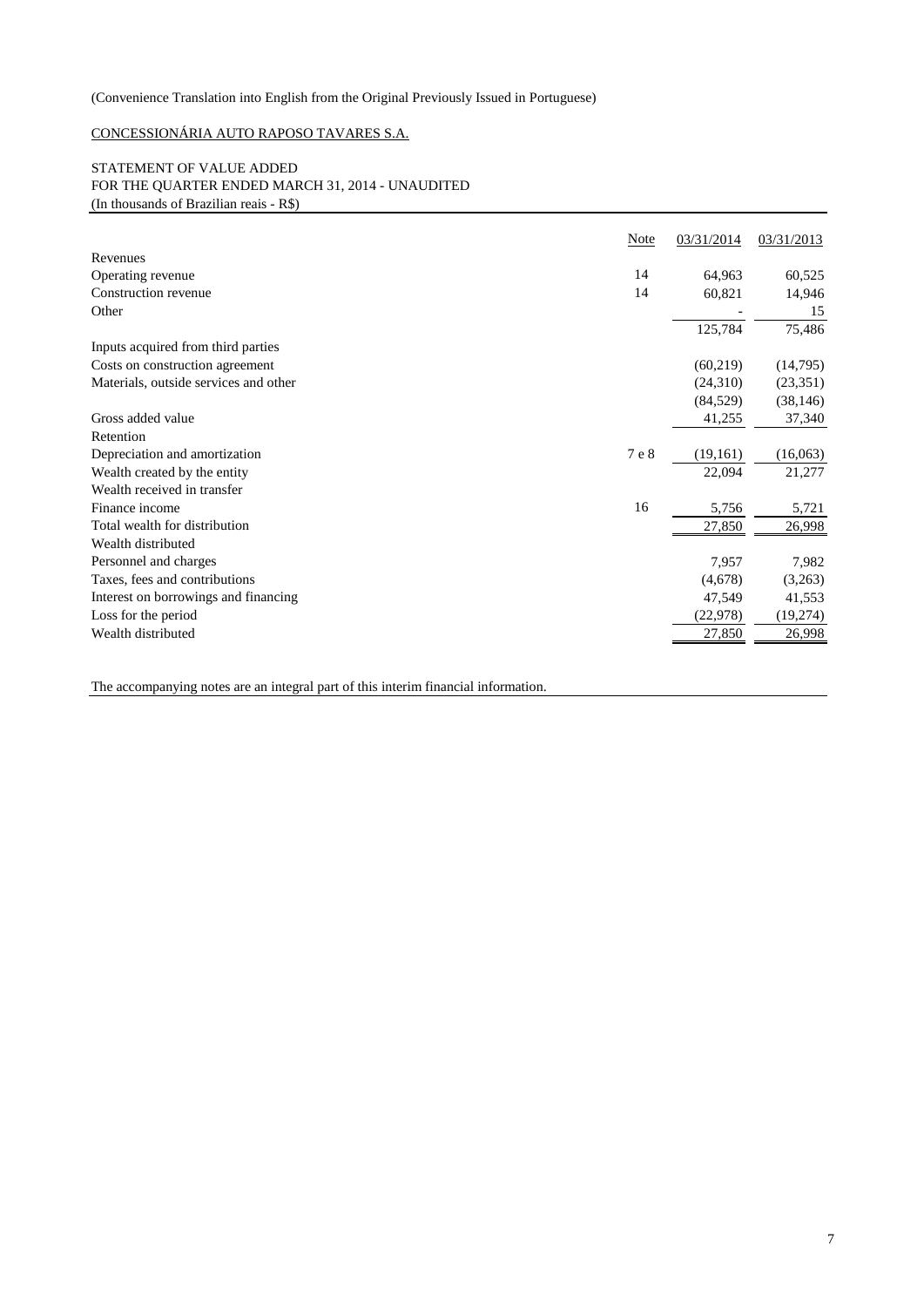#### CONCESSIONÁRIA AUTO RAPOSO TAVARES S.A.

#### STATEMENT OF CASH FLOWS FOR THE QUARTER ENDED MARCH 31, 2014 - UNAUDITED (In thousands of Brazilian reais - R\$)

|                                                               | <b>Note</b> | 03/31/2014 | 03/31/2013     |
|---------------------------------------------------------------|-------------|------------|----------------|
| Loss for the period before income tax and social contribution |             | (34,800)   | (29,203)       |
| Gross construction margin                                     |             | (602)      | (151)          |
| Depreciation and amortization                                 |             | 19,161     | 16,063         |
| Amortization of transaction costs on debentures               | 16          | 863        | 816            |
| Provision for maintenance                                     |             | 8,132      | 5,310          |
| Provision for risks                                           | 9           | 409        | 131            |
| Deferred income                                               | 12          | (2,105)    | $\overline{a}$ |
| Inflation adjustments, exchange rate changes and charges      | 16          | 46,686     | 40,092         |
|                                                               |             | 37,744     | 33,058         |
| (Increase) decrease in operating assets:                      |             |            |                |
| Trade receivables                                             |             | 2,464      | (76)           |
| Inventories                                                   |             | 48         | (19)           |
| Recoverable taxes                                             |             | 239        | (649)          |
| Other receivables                                             |             |            | (9)            |
| Advances                                                      |             | 37         | (312)          |
| Related parties                                               |             |            | 1,645          |
| Escrow deposits                                               | 9           | (704)      | (2, 413)       |
| Prepaid expenses                                              |             | (103)      | (3)            |
|                                                               |             | 1,981      | (1, 836)       |
| Increase (decrease) in operating liabilities:                 |             |            |                |
| Trade payables                                                |             | 2,489      | 756            |
| Taxes and contributions payable                               |             | (815)      | (676)          |
| Payroll and related taxes                                     |             | 716        | 541            |
| Deferred income                                               | 12          |            | (3, 414)       |
| Interest paid                                                 |             | (26, 393)  |                |
| Provisions                                                    |             | (1,434)    | (22, 319)      |
| Related parties                                               |             | 1,506      |                |
| Other                                                         |             | 939        | 336            |
|                                                               |             | (22,992)   | (24, 776)      |
| Net cash used in operating activities                         |             | 16,733     | 6,446          |
| CASH FLOW FROM INVESTING ACTIVITIES                           |             |            |                |
| Investing activities                                          |             |            |                |
| Short-terminvestments                                         |             | (18,704)   | (17,228)       |
| Purchase of property, plant and equipment                     | 6           | (847)      | (1,400)        |
| Purchase of intangible assets                                 | 7           | (61,269)   | (15, 861)      |
| Net cash used in investing activities                         |             | (80, 820)  | (34, 489)      |
| CASH FLOW FROM FINANCING ACTIVITIES                           |             |            |                |
| Financing activities                                          |             |            |                |
| Borrowings and financing                                      | $\,8\,$     | 91,608     |                |
| Commissions paid                                              | 8           |            | (8,332)        |
| Payment of borrowings                                         | 8           | (25,033)   | (10, 245)      |
| Net cash provided by financing activities                     |             | 66,575     | (18, 577)      |
| INCREASE (DECREASE) IN CASH AND CASH EQUIVALENTS              |             | 2,488      | (46, 620)      |
|                                                               |             |            |                |
| Opening balance of cash and cash equivalents                  |             | 117,949    | 147,078        |
| Closing balance of cash and cash equivalents                  |             | 120,437    | 100,458        |
| INCREASE (DECREASE) IN CASH AND CASH EQUIVALENTS              |             | 2,488      | (46,620)       |
|                                                               |             |            |                |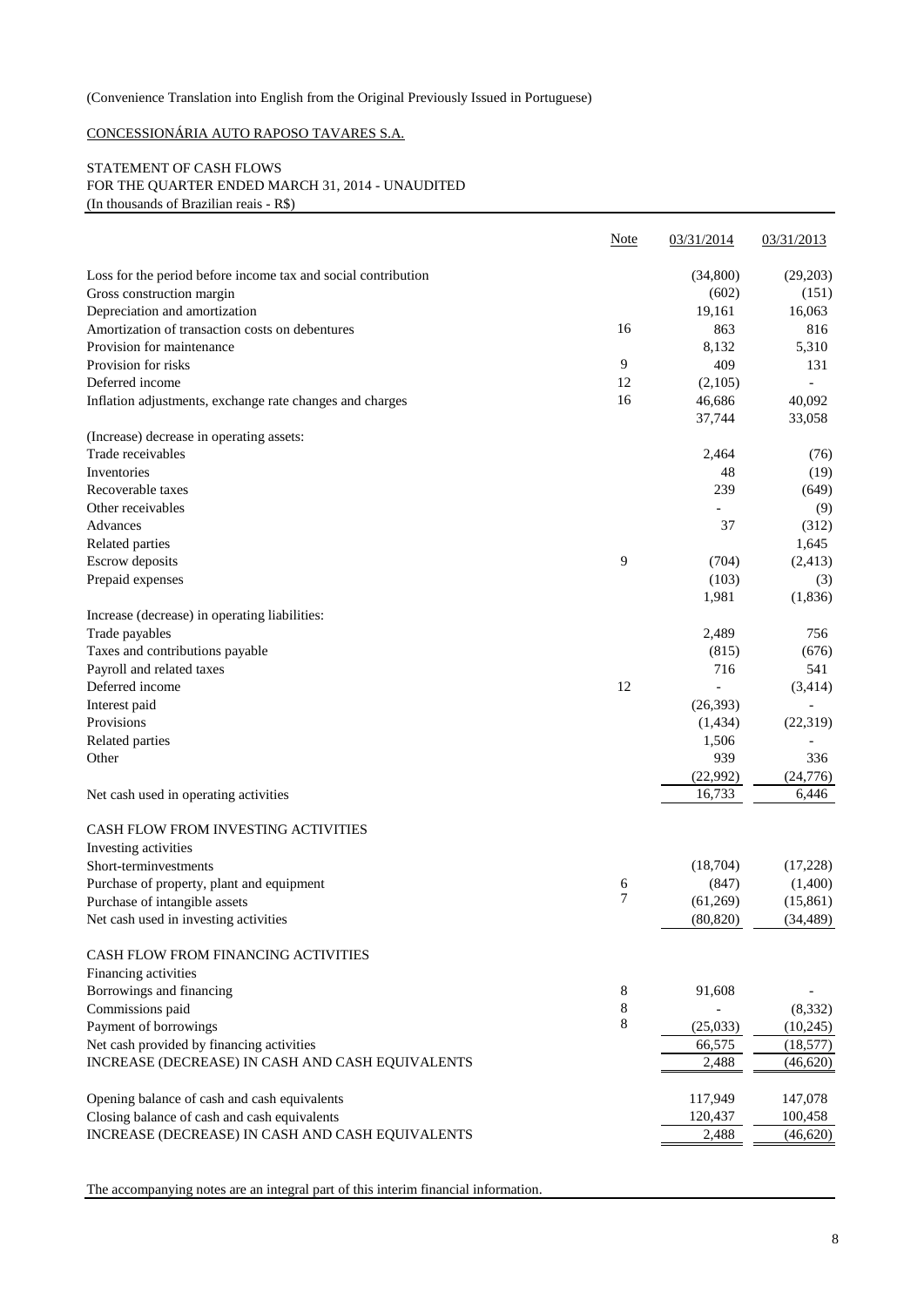# CONCESSIONÁRIA AUTO RAPOSO TAVARES S.A. - CART

NOTES TO THE INTERIM FINANCIAL INFORMATION FOR THE QUARTER ENDED MARCH 31, 2014 - Unaudited (In thousands of Brazilian reais - R\$, unless otherwise stated)

# 1. GENERAL INFORMATION

Concessionária Auto Raposo Tavares S.A. ("CART" or "Company") is a publicly-traded company, established on November 12, 2008, exclusively engaged in the operation of the highway system of Raposo Tavares corridor, under the concession regime of the Invitation to Bid 04 of the State Highway Concession Program of the State of São Paulo. The Company does not publicly trade its own shares. The Company's head office is located at Avenida Issa Marar 2-200 in Bauru, State of São Paulo.

The concession comprises the performance, management and inspection of delegated services, support in the provision of non-delegated services and control over supplementary services, over a preset period, upon collection of toll fees adjusted on a yearly basis, in July, based on the fluctuation of the National Consumer Price Index (IPCA) for the period, and alternative sources of revenue , provided that previously approved by the Transportation Agency of the State of São Paulo (ARTESP), that may arise from activities related to the operation of the highway, its rights of way and advertising.

Invitation to Bid 004/2008 is presently a set of traffic lanes of the Highway System, its respective rights of way and buildings, facilities and equipment contained therein, comprising:

- I. SP-270: Raposo Tavares highway: beginning of the section in Km381, at the junction with SP-327, Km32, Ourinhos; end of section in Km654, Presidente Epitácio, at the border with Mato Grosso do Sul.
- II. SP-225: beginning of section in km 235+040, at the junction with SP-300, Km336+735, Bauru; end of section in Km 317+800, at the junction with SP-327, Km0+000, Santa Cruz do Rio Pardo.
- III. SP-327: beginning of section in km0+000, at the junction with SP-225, Km317+800, Santa Cruz do Rio Pardo; end of section in Km32+443, at the junction with SP-270, km381+703, and at the junction with BR-153, Km338+361, Ourinhos.

The Instrument of Highway Concession was executed on March 16, 2009, after ratification of the results by the Concession Grantor.

The concession period is thirty (30) years, counted from the date for transfer of control of the existing system; such period can be extended by operation of law and based on the terms and conditions set forth in the concession agreement. At the end of the concession period, all reversible assets, rights and privileges related to the operation of the highway system will return to the Concession Grantor. The Company will be entitled to indemnity corresponding to the unamortized or non-depreciated balance of the assets acquired or investments made within the last five years of the concession period, as duly authorized by the Concession Grantor.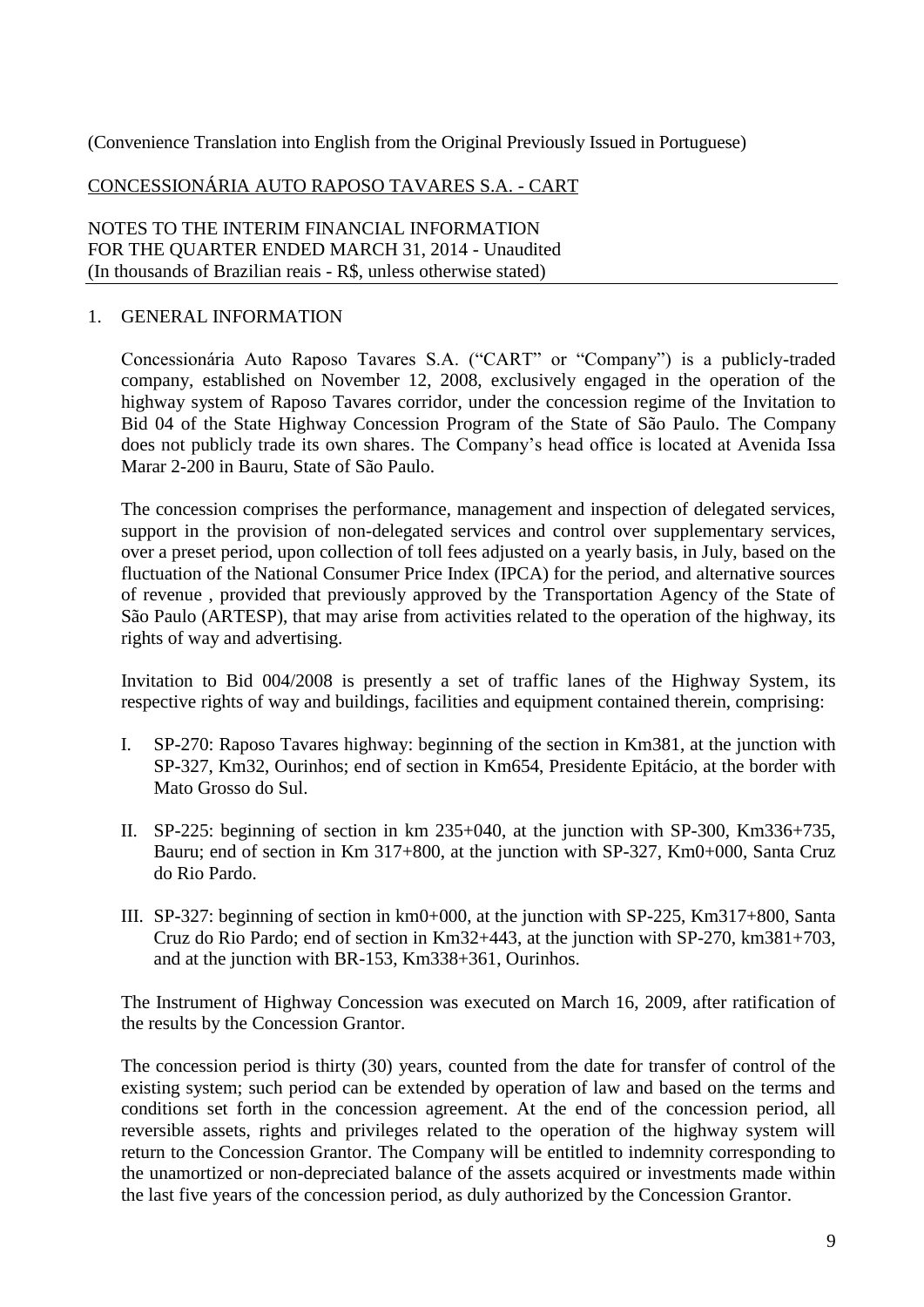# 2. PRESENTATION OF INTERIM FINANCIAL INFORMATION (QUARTERLY INFORMATION)

Presentation of interim financial information (quarterly information)

The Company's interim financial information (quarterly information), approved on May 9, 2014 by the Board of Directors, comprises:

The individual interim financial information prepared and presented in accordance with CPC 21 (R1) - Interim Financial Reporting and in conformity with the standards issued by the Brazilian Securities and Exchange Commission (CVM) applicable to the preparation of Interim Financial Information (ITR).

Other information on the basis of preparation and presentation of interim financial information and a summary of significant accounting policies has not changed in relation to the information disclosed in Notes 2 and 3 to the financial statements for the year ended December 31, 2013 (hereinafter referred to as "Financial statements for the year ended December 31, 2013"), published on March 7, 2014.

2.1 Adoption of international financial reporting standards

New accounting pronouncements issued by IASB

The International Accounting Standards Board (IASB) published or changed the following accounting pronouncements, instructions or interpretations, which should be mandatorily adopted in subsequent periods, not yet issued by CPC:

Effective for reporting periods beginning on or after January 1, 2014, except for amendment to IAS 39 mentioned below, which is effective for reporting periods beginning on or after June 1, 2014:

IAS 36 - Impairment of Assets (amendment) - introduces changes and clarifications on disclosures required by such pronouncement.

IAS 39 - Financial Instruments - Recognition and Measurement (amendment) - clarifies that there is no need to discontinue hedge accounting in case of renewal of the derivative agreement linked to the hedge provided that certain conditions are met.

IAS 32 - Financial Instruments - Disclosures (amendment) - clarifies the conditions for presentation of one or more financial instruments based on their net positions.

IFRS 10 - Consolidated Financial Statements (amendment) - introduces changes in consolidation, disclosure and presentation rules for separate financial statements of investment companies.

IFRIC 21 - Levies (new interpretation) - introduces guidance on when a government tax should be recognized.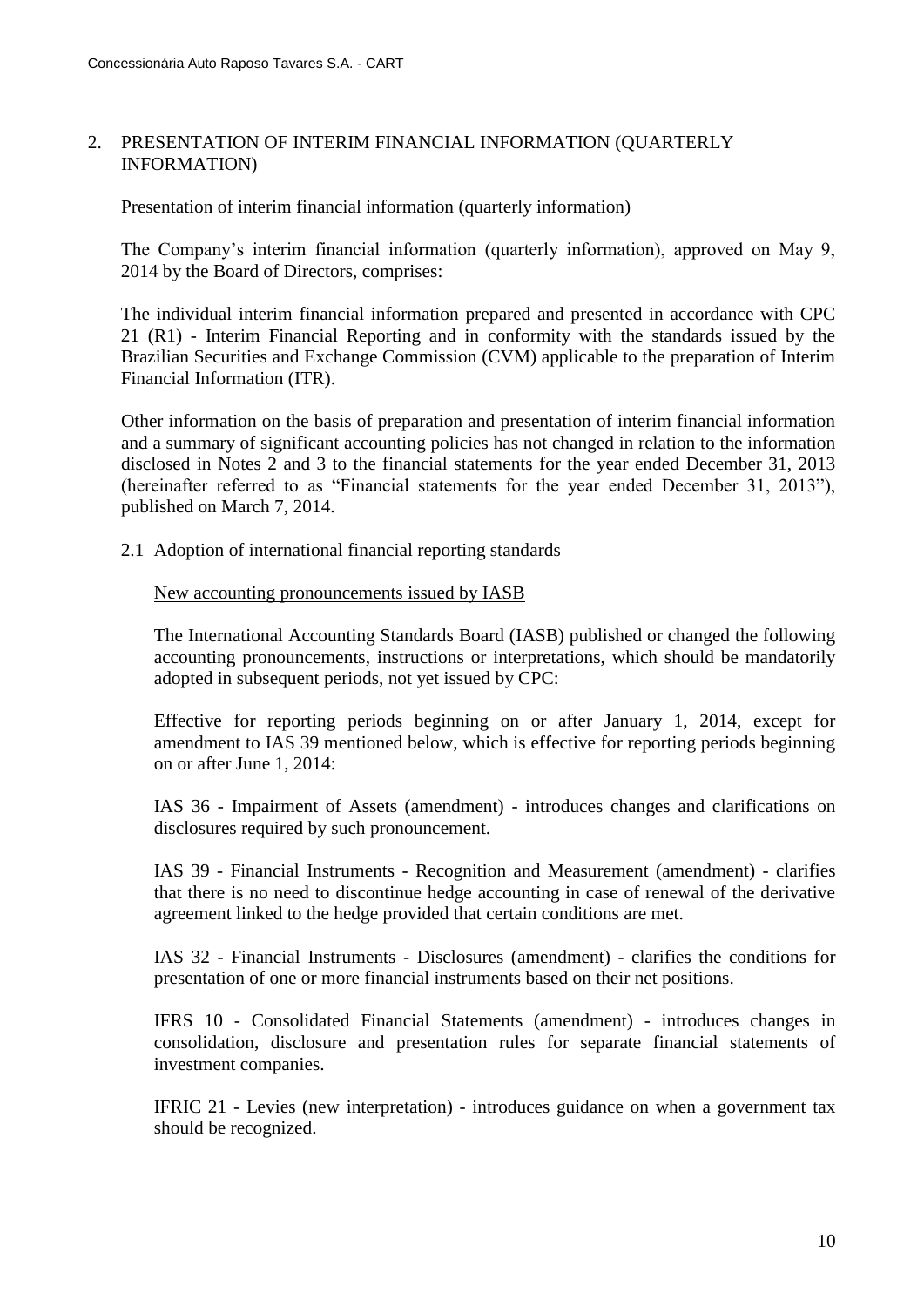Effective for reporting periods beginning on or after January 1, 2015:

IFRS 9 (new pronouncement) - introduces new requirements for the classification and measurement of financial assets.

IFRS 1 (amendment) - exemptions from requirements on restatement of comparative information for IFRS 9.

The amendments to the IFRSs mentioned above were not yet issued by the CPC. However, because of CPC's and CVM's commitment to keep the set of standards issued up-to-date as updates and amendments are made by the IASB, Management expects such new and revised standards to be issued by CPC and approved by CVM by the date they become effective.

The Company did not early adopt this pronouncement and is conducting an analysis on the impacts of these new pronouncements or amendments on its interim financial information.

# 3. CASH AND CASH EQUIVALENTS AND SHORT-TERM INVESTMENTS

| Cash and cash equivalents:                                | 03/31/2014     | 12/31/2013     |
|-----------------------------------------------------------|----------------|----------------|
| Cash                                                      | 3              | 10             |
| Cash in transit                                           | 617            | 1,052          |
| Banks - checking account                                  | 2,695          | 1,214          |
| Imprest fund                                              | 120            | 120            |
| Repurchase agreements                                     | 80,311         | 75,203         |
| <b>Bank Certificates of Deposit (CDBs)</b>                | <u>36,691</u>  | 40,350         |
| Cash and cash equivalents                                 | <u>120,437</u> | <u>117,949</u> |
| Short-term investments - current:                         |                |                |
| Repurchase agreements (BNDES reserve account)             |                | 51,567         |
| Repurchase agreements (Debentureholders' reserve account) |                | 4,283          |
| Balance of short-term investments                         |                | 55,850         |
| Short-term investments - noncurrent:                      |                |                |
| Repurchase agreements (BNDES reserve account)             | 58,248         |                |
| Repurchase agreements (Debentureholders' reserve account) | <u>16,306</u>  |                |
| Balance of short-term investments                         | 74,554         |                |

Cash equivalents refer to fixed-income transactions with prime financial institutions, backed by Bank Certificates of Deposit (CDB) yielding interest of 101.0% of the Interbank Deposit Rate (CDI).

Short-term investments refer mainly to fixed-income transactions with prime financial institutions, backed by repurchase agreements involving debentures yielding interest from 101.0% to 103.0% of the Interbank Deposit Rate (CDI).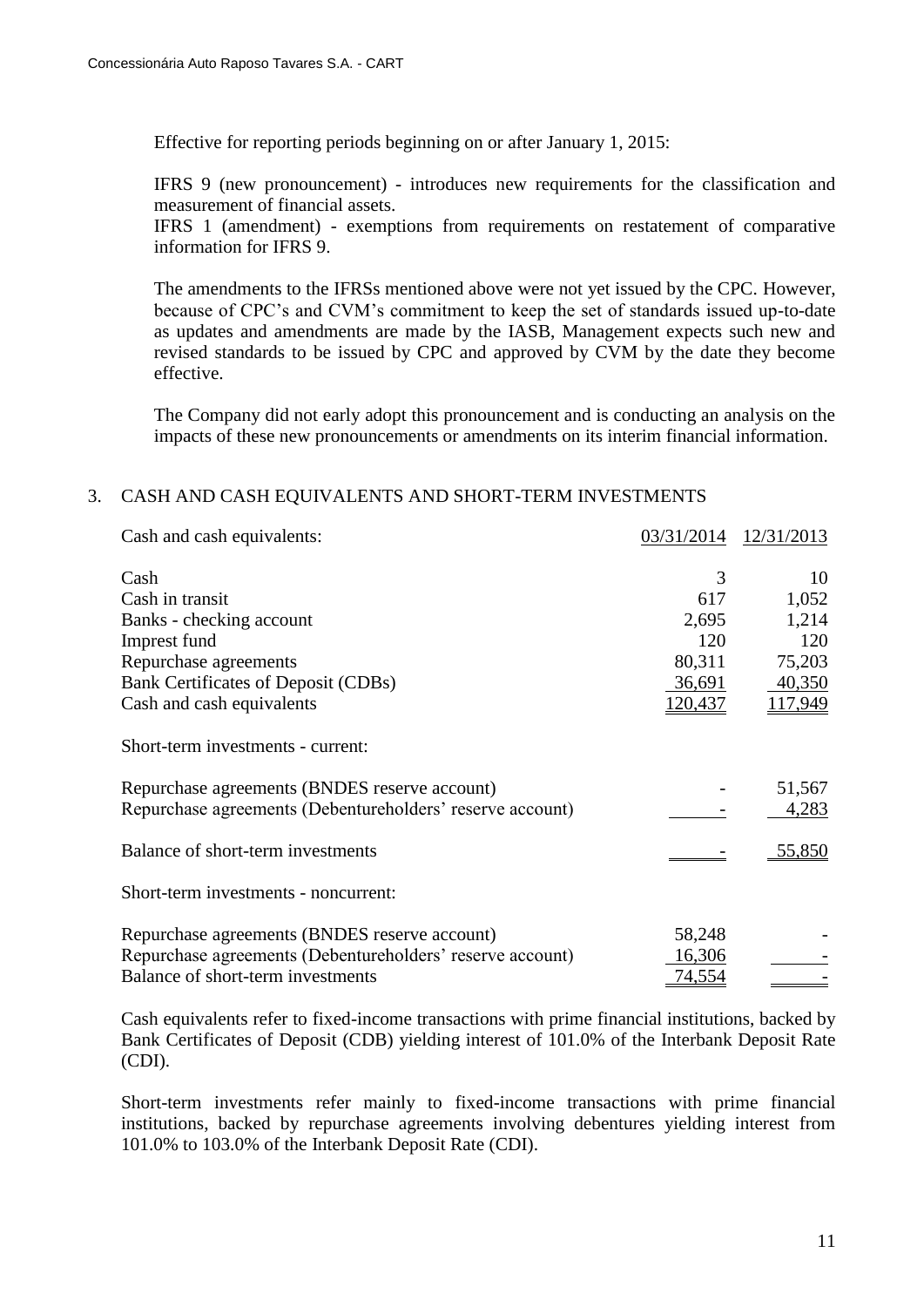Short-term investments in the amount of R\$58,248 as at March 31, 2014 were made in connection with the clause set out in a loan agreement entered into with BNDES, which determine that the Company should open a reserve account, where the funds will be deposited at amounts corresponding to: (i) 6 (six) months of falling-due installments of debt principal and charges of Tranches "A", "B-1", "B-2", "C", "D", "E" and "F" through August 2013; (ii) 7 (seven) months of falling-due installments of debt principal and charges of Tranches "A", "B-1", "B-2", "C", "D", "E" and "F" beginning September 2013; and (iii) 8 (eight) months of falling-due installments of debt principal and charges of Tranches "A", "B-1", "B-2", "C", "D", "E" and "F" beginning September 2015."

Short-term investments in the amount of R\$16,306 as at March 31, 2014 were made in connection with the clause set out in the Private Indenture of the  $2<sup>nd</sup>$  Issue of Simple Debentures, which determine that the Company should open a debenture debt service account.

#### 4. CREDITS RECEIVABLE

|                              |        | 03/31/2014 12/31/2013 |
|------------------------------|--------|-----------------------|
| AVI $(*)$                    | 10,711 | 13,690                |
| CIELO - Toll ticket          | 1,021  | 520                   |
| <b>DBTRANS</b> - Toll ticket | 215    | 256                   |
| Other                        | 55     |                       |
|                              | 12,002 | <u>14,466</u>         |

(\*) Receivables from the use of electronic tags in automatic lanes. As at March 31, 2014, the Company did not recognize any past-due receivables.

#### 5. DEFERRED INCOME TAX AND SOCIAL CONTRIBUTION

The main components of deferred income tax and social contribution are as follows:

|                                   |                       | <b>Balance sheet</b>   |                       |                        |  |  |
|-----------------------------------|-----------------------|------------------------|-----------------------|------------------------|--|--|
|                                   |                       | 03/31/2014             |                       | 12/31/2013             |  |  |
|                                   | Income<br>tax         | Social<br>contribution | Income<br>tax         | Social<br>contribution |  |  |
| Tax loss carryforwards            | (498, 127)            | (498, 127)             | (460, 278)            | (460, 278)             |  |  |
| Temporary differences<br>Tax base | 157,820<br>(340, 307) | 157,820<br>(340, 307)  | 154,743<br>(305, 535) | 154,743<br>(305, 535)  |  |  |
| Tax rate                          | 25%                   | 9%                     | 25%                   | 9%                     |  |  |
| Deferred income tax               | 85,077                | 30,628                 | 76,384                | 27.498                 |  |  |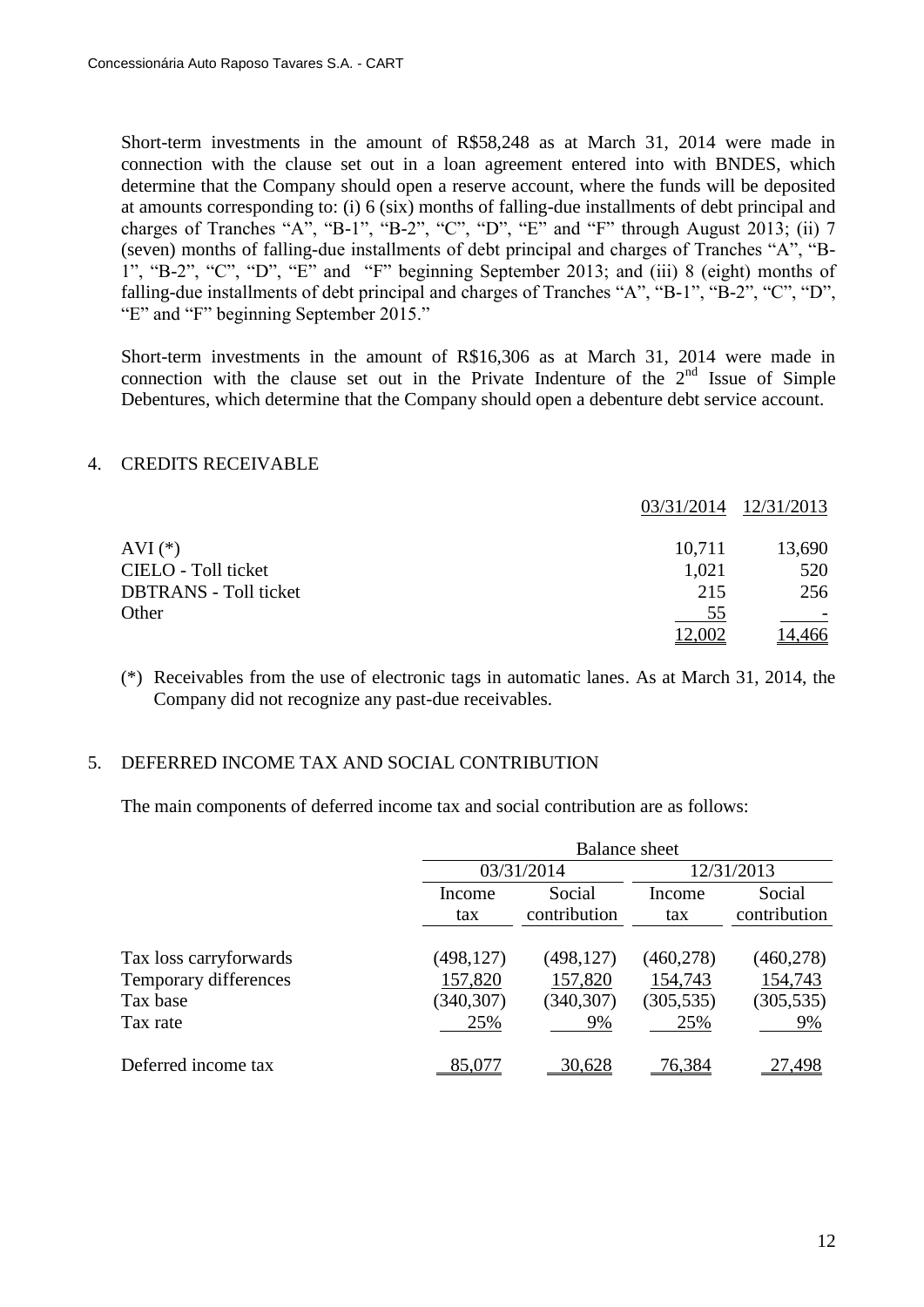|                                                                   | Profit or loss |                        |            |               |                        |
|-------------------------------------------------------------------|----------------|------------------------|------------|---------------|------------------------|
|                                                                   |                | 03/31/2014             | 12/31/2013 |               |                        |
|                                                                   | Income<br>tax  | Social<br>contribution |            | Income<br>tax | Social<br>contribution |
|                                                                   |                |                        |            |               |                        |
| Loss before income tax and social<br>contribution                 | (34,799)       | (34, 799)              | (29,203)   | (29,203)      |                        |
| Income tax and social contribution rate                           | 25%            | 9%                     | 25%        | 9%            |                        |
| Income tax and social contribution at<br>statutory rates          | 8,699          | 3,132                  | 7,301      | 2,628         |                        |
| Adjustments to profit affecting profit<br>or loss for the period: |                |                        |            |               |                        |
| Permanent additions                                               | $\epsilon$     | 3                      |            |               |                        |
| Total taxes in profit or loss                                     | 8,693          |                        | 7.301      | .628          |                        |

The Company recognizes tax credits arising from tax loss carryforwards. The offset of tax losses, limited to 30% of taxable income for the year, results in a considerable increase in the period for recovery of tax credits.

Deferred tax credits were recognized based on the assumption of future realization, which establishes the critical conditions for the accounting recognition and maintenance of deferred assets, arising from tax loss carryforwards and temporary differences.

The technical studies conducted by the Company to support the maintenance of amounts recorded confirm the probable capacity of generation of taxable income and the full realization of these assets within the stipulated term. These studies correspond to Management's best estimates with respect to the future growth of the Company's results of operations. In this sense and due to the own nature of financial projections and uncertainties inherent to the information based on future projections, primarily in the market where the Company operates, actual results could differ from estimates.

The table below shows the expected schedule for full realization of deferred tax assets:

| <i>r</i> ears                        |           |
|--------------------------------------|-----------|
| 2018                                 | 5,937     |
| 2019                                 | 11,142    |
| 2020                                 | 15,845    |
| 2021 thereafter                      | 139,359   |
| Total deferred tax assets            | 172,283   |
| Total deferred tax liabilities (RTT) | (56, 578) |
| Total deferred taxes                 | 115,705   |

 $\overline{Y}$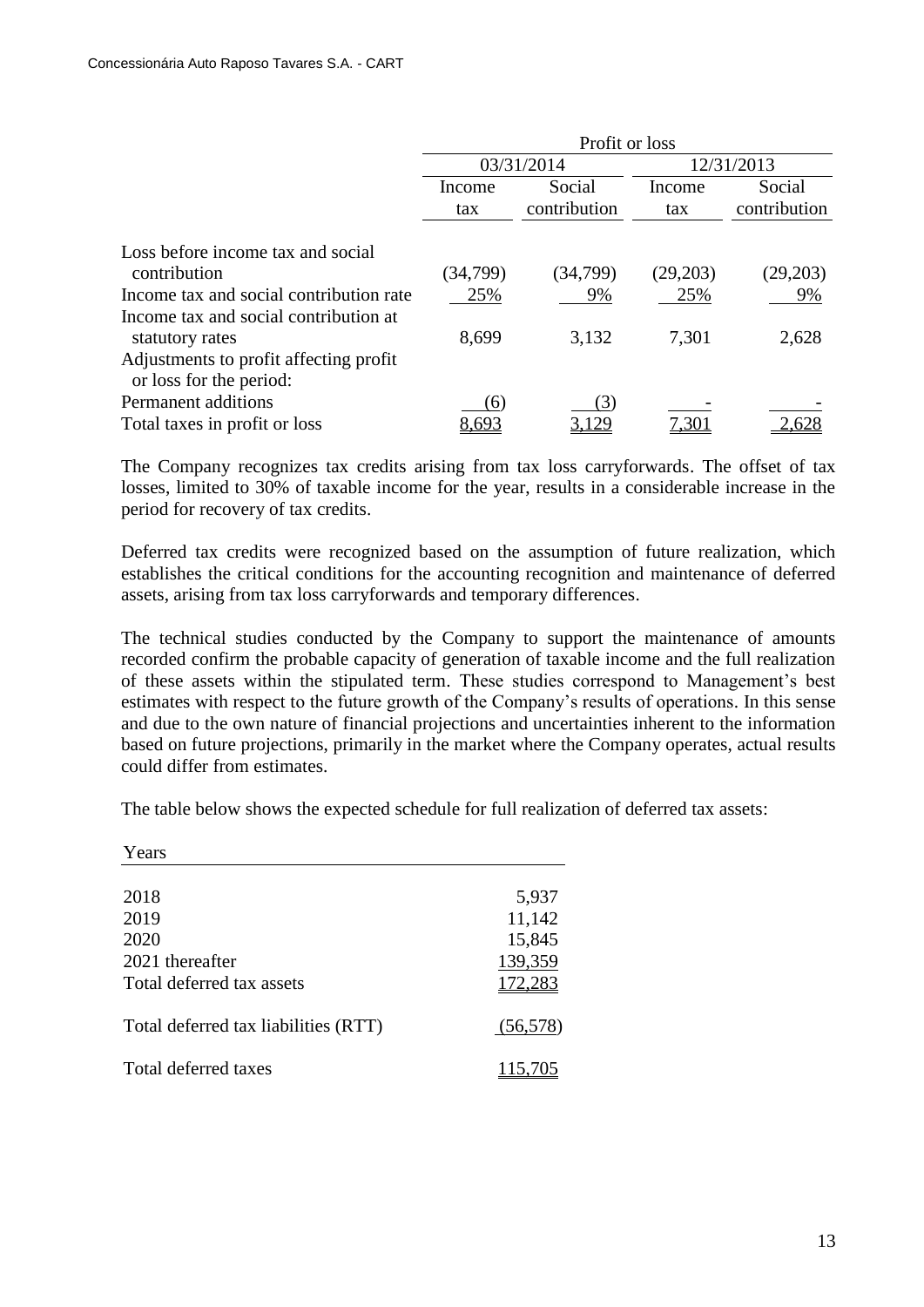# 6. PROPERTY, PLANT AND EQUIPMENT

|                                    | Depreciation<br>period in<br>years | Balance at<br>12/31/2013 | Additions | Write-<br>offs | Balance at<br>03/31/2014 |
|------------------------------------|------------------------------------|--------------------------|-----------|----------------|--------------------------|
| Facilities                         | 25                                 | 153                      |           |                | 153                      |
| Machinery and equipment            |                                    | 4,492                    |           |                | 4,499                    |
| Furniture and fixtures             |                                    | 4,106                    | 18        |                | 4,124                    |
| Vehicles                           |                                    | 1,460                    | 618       |                | 2,078                    |
| IT equipment                       |                                    | 32,465                   | 198       |                | 32,663                   |
| Tools and devices                  |                                    | 313                      |           |                | 319                      |
|                                    |                                    | 42,989                   | 847       |                | 43,836                   |
| Accumulated depreciation           |                                    | (26,989)                 | (2,093)   |                | (29,082)                 |
| Property, plant and equipment, net |                                    | 16,000                   | 1,246     |                | 14,754                   |

|                                | Depreciation<br>period in<br>years | Balance at<br>12/31/2012 | Addition<br>S | Write-<br>offs | <b>Transfers</b> | Balance at<br>12/31/2013 |
|--------------------------------|------------------------------------|--------------------------|---------------|----------------|------------------|--------------------------|
| <b>Facilities</b>              | 25                                 | 153                      |               |                |                  | 153                      |
| Machinery and equipment        |                                    | 4.503                    | 272           | (2)            | (281)            | 4,492                    |
| Furniture and fixtures         |                                    | 3.218                    | 892           | (4)            |                  | 4,106                    |
| <b>Vehicles</b>                |                                    | 1.714                    | 122           | (376)          |                  | 1,460                    |
| IT equipment                   |                                    | 28,851                   | 3,627         | (12)           | (1)              | 32,465                   |
| Tools and devices              | 5                                  | 281                      | <u>32</u>     |                |                  | 313                      |
|                                |                                    | 38,720                   | 4,945         | (394)          | (282)            | 42,989                   |
| Accumulated depreciation       |                                    | (19, 142)                | (7,985)       | <u>130</u>     | - 8              | (26,989)                 |
| Property, plant and equipment, |                                    |                          |               |                |                  |                          |
| net                            |                                    | 19,578                   | (3,040)       | (264)          | (274)            | 16,000                   |

As at March 31, 2014 and 2013, there were no property, plant and equipment items pledged to collateralize borrowings or lawsuits of any nature.

Due to the nature of its property, plant and equipment items in the periods ended March 31, 2014 and December 31, 2013, no assets qualifying to capitalization of borrowing costs were identified.

Property, plant and equipment items are annually tested for impairment. As at March 31, 2014, after analysis conducted by external and internal sources, the assets did not show any indication of impairment, depreciation or physical damage that could affect the Company's future cash flow.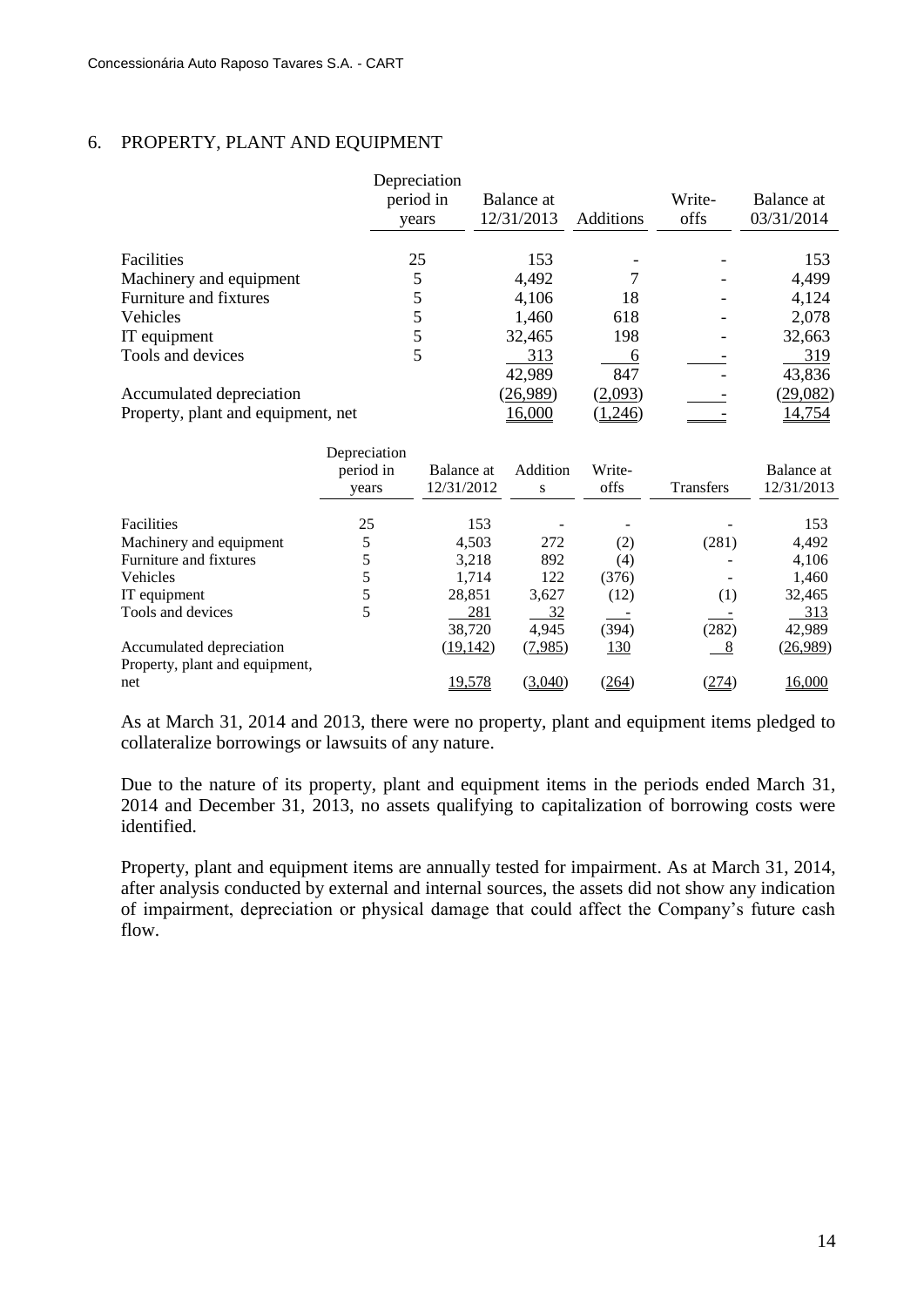# 7. INTANGIBLE ASSETS

|                          | Amortization<br>period | Balance at |           | Write- |                  | Balance at |
|--------------------------|------------------------|------------|-----------|--------|------------------|------------|
|                          | in years               | 12/31/2013 | Additions | offs   | <b>Transfers</b> | 03/31/2014 |
|                          |                        |            |           |        |                  |            |
| Software licenses        |                        | 7.654      | 60        |        |                  | 7,714      |
| Trademarks and patents   | 10                     | 20         |           |        |                  | 20         |
| Concession right         | 30                     | 1,233,653  | 61,811    |        |                  | 1,295,464  |
| Fixed grant              | 30                     | 634,000    |           |        |                  | 634,000    |
|                          |                        | 1,875,327  | 61,871    |        | -                | 1,937,198  |
| Accumulated amortization |                        | (206, 726) | (17,068)  |        |                  | (223,794)  |
| Intangible assets, net   |                        | 1,668,601  | 44,803    |        |                  | 1.713.404  |

|                          | Amortization<br>period<br>in years | Balance at<br>12/31/2012 | <b>Additions</b> | Write-<br>offs                | <b>Transfers</b> | Balance at<br>12/31/2013 |
|--------------------------|------------------------------------|--------------------------|------------------|-------------------------------|------------------|--------------------------|
|                          |                                    |                          |                  |                               |                  |                          |
| Software licenses        | 5                                  | 6,562                    | 1,092            |                               |                  | 7,654                    |
| Trademarks and patents   | 10                                 | 20                       |                  |                               |                  | 20                       |
| Concession right         | 30                                 | 947,963                  | 285,495          | (87)                          | 282              | 1,233,653                |
| Fixed grant              | 30                                 | 634,000                  |                  |                               |                  | 634,000                  |
|                          |                                    | 1,588,545                | 286,587          | (87)                          | 282              | 1,875,327                |
| Accumulated amortization |                                    | (147, 538)               | (59,261)         | <u>81</u>                     | (8)              | (206, 726)               |
| Intangible assets, net   |                                    | ,441,007                 | 227,326          | $\underline{\underline{(6)}}$ | 274              | 1,668,601                |

The right of fixed grant refers to the right of operation of the highway system of Raposo Tavares corridor, as mentioned in Note 1. Amortization is made on a straight-line basis, according to the concession term.

Pursuant to CPC 01(R1) - "Impairment of Assets", when there are indications that the carrying amounts of intangible assets are higher than their recoverable values, these items are tested to determine the need to recognize an allowance to write down their carrying amounts to their realizable values. Management performed the annual analysis of the operating and financial performance of its assets. As at March 31, 2014 and December 31, 2013, there were no intangible assets whose costs were higher than their recoverable values.

The Company believes that there is no need to capitalize interest on borrowings since the construction works in its investment program were performed in a short term.

As at March 31, 2014 and December 31, 2013, there were no intangible assets pledged to collateralize borrowings or lawsuits of any nature.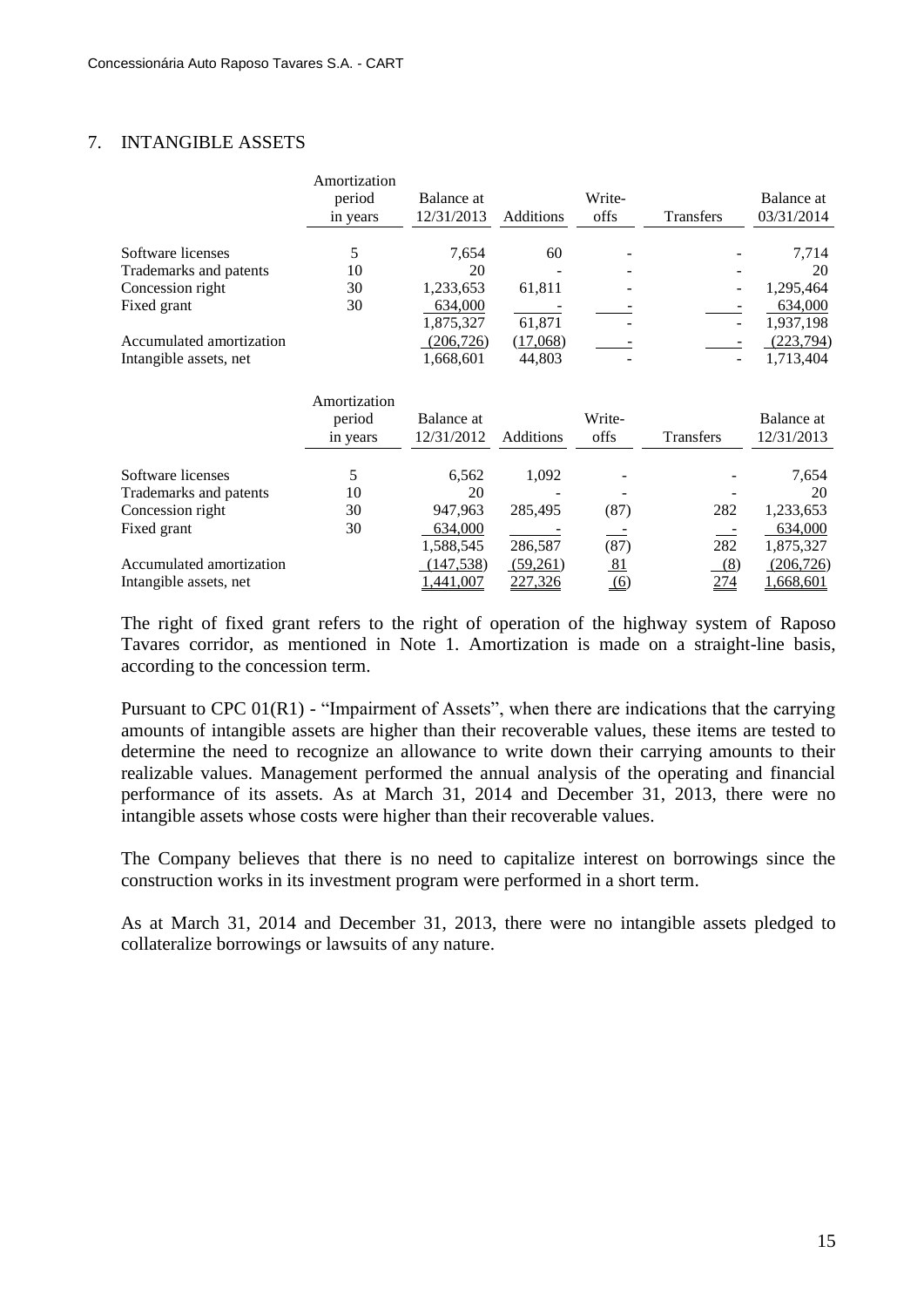# 8. BORROWINGS, FINANCING AND DEBENTURES

As at March 31, 2014 and December 31, 2013, the line item "borrowings, financing and debentures" was broken down as follows:

|                                    |                |            |          |           |           | 2014           |            |           |
|------------------------------------|----------------|------------|----------|-----------|-----------|----------------|------------|-----------|
|                                    |                |            |          |           |           |                | Inflation  |           |
| Object                             | Index          | Interest   | Maturity | Principal | Repayment | Interest       | adjustment | Balance   |
| <b>BNDES</b>                       | <b>TJLP</b>    | 2.45% p.a. | 03/15/21 | 178,048   | 46.855    | 367            |            | 131,560   |
| <b>BNDES</b>                       | <b>TJLP</b>    | 2.45% p.a. | 03/15/21 | 104,132   | 27,402    | 214            |            | 76,944    |
| <b>BNDES</b>                       | <b>TJLP</b>    | 2.45% p.a. | 03/15/21 | 95,395    | 25,104    | 197            |            | 70,488    |
| <b>BNDES</b>                       | <b>TJLP</b>    | 2.45% p.a. | 03/15/21 | 8,949     | 2,355     | 19             |            | 6,613     |
| <b>BNDES</b>                       | <b>TJLP</b>    | 2.45% p.a. | 03/15/23 | 50,922    | 2,680     | 135            |            | 48,377    |
| <b>BNDES</b>                       | <b>TJLP</b>    | 2.45% p.a. | 03/15/21 | 868       | 223       | $\overline{c}$ |            | 647       |
| <b>BNDES</b>                       | <b>TJLP</b>    | 2.45% p.a. | 03/15/23 | 20,283    | 1,068     | 54             | ÷,         | 19,269    |
| <b>BNDES</b>                       | <b>TJLP</b>    | 2.45% p.a. | 03/15/23 | 12,853    | 676       | 34             |            | 12,211    |
| <b>BNDES</b>                       | $TRB* + 2.45%$ | 2.45% p.a. | 03/15/23 | 12,123    | 1,390     | 224            | 1,639      | 12,596    |
| <b>BNDES</b>                       | <b>TJLP</b>    | 2.45% p.a. | 03/15/21 | 1,787     | 410       | $\overline{4}$ |            | 1,381     |
| <b>BNDES</b>                       | $TRB* + 2.45%$ | 2.45% p.a. | 03/15/23 | 15,362    | 1,734     | 256            | 1,828      | 15,712    |
| <b>BNDES</b>                       | <b>TJLP</b>    | 2.45% p.a. | 03/15/23 | 10,509    | 553       | 28             |            | 9,984     |
| <b>BNDES</b>                       | $TRB* + 2,45%$ | 2.45% p.a. | 03/15/23 | 17,753    | 1,978     | 268            | 1,880      | 17,923    |
| <b>BNDES</b>                       | <b>TJLP</b>    | 2.45% p.a. | 03/15/23 | 10,133    | 533       | 27             |            | 9,627     |
| <b>BNDES</b>                       | $TRB* + 2,45%$ | 2.45% p.a. | 03/15/23 | 25,784    | 2,848     | 354            | 2,507      | 25,797    |
| <b>BNDES</b>                       | <b>TJLP</b>    | 2.45% p.a. | 03/15/23 | 12,305    | 648       | 33             |            | 11,689    |
| <b>BNDES</b>                       | <b>TJLP</b>    | 2.45% p.a. | 03/15/23 | 15,310    | 806       | 41             |            | 14,545    |
| <b>BNDES</b>                       | $TRB* + 2,45%$ | 2.45% p.a. | 03/15/23 | 11,077    | 1,204     | 132            | 905        | 10,910    |
| <b>BNDES</b>                       | $TRB* + 2,45%$ | 2.45% p.a. | 03/15/23 | 10,227    | 1,112     | 122            | 836        | 10,073    |
| <b>BNDES</b>                       | $TRB* + 2,45%$ | 2.45% p.a. | 03/17/25 | 34,354    |           | 876            | 862        | 36,092    |
| <b>BNDES</b>                       | $TRB* + 2,45%$ | 2.45% p.a. | 03/17/25 | 38,316    |           | 977            | 962        | 40,255    |
| <b>BNDES</b>                       | $TRB* + 2,45%$ | 2.45% p.a. | 03/17/25 | 22,019    |           | 561            | 553        | 23,133    |
| <b>BNDES</b>                       | <b>TJLP</b>    | 2.45% p.a. | 15/03/23 | 57,280    | 1,041     | 157            | ä,         | 56,396    |
| <b>BNDES</b>                       | <b>TJLP</b>    | 2.45% p.a. | 03/17/25 | 12,625    |           | 35             |            | 12,660    |
| <b>BNDES</b>                       | <b>TJLP</b>    | 2.45% p.a. | 03/17/25 | 21,704    |           | 62             |            | 21,766    |
| Debentureholders - Series 1        | <b>IPCA</b>    | 5.8% p.a.  | 12/15/24 | 380,000   | ٠         | 6,602          | 32,324     | 418,926   |
| Debentureholders - Series 2        | <b>IPCA</b>    | 6.05% p.a. | 12/15/24 | 370,000   |           | 6,699          | 31,474     | 408,173   |
| (-) Transaction costs - Debentures |                |            |          |           |           |                |            | (54, 805) |
| Total                              |                |            |          |           |           |                |            | 1,468,942 |
| Current portion                    |                |            |          |           |           |                |            | 89,025    |
| Noncurrent portion                 |                |            |          |           |           |                |            | 1,379,917 |

\* BNDES benchmark rate indexed to the IPCA

|                                    |                |               |            |           |                          | 2013     |            |                |
|------------------------------------|----------------|---------------|------------|-----------|--------------------------|----------|------------|----------------|
|                                    |                |               |            |           |                          |          | Inflation  |                |
| Object                             | Index          | Interest      | Maturity   | Principal | Repayment                | Interest | adjustment | <b>Balance</b> |
| <b>BNDES</b>                       | <b>TJLP</b>    | 2.45% p.a.    | 03/15/2021 | 178,048   | 42,169                   | 407      |            | 136,286        |
| <b>BNDES</b>                       | <b>TJLP</b>    | 2.45% p.a.    | 03/15/2021 | 104,132   | 24,663                   | 238      |            | 79,707         |
| <b>BNDES</b>                       | <b>TJLP</b>    | 2.45% p.a.    | 03/15/2021 | 95,395    | 22,594                   | 219      |            | 73,020         |
| <b>BNDES</b>                       | <b>TJLP</b>    | 2.45% p.a.    | 03/15/2021 | 8,949     | 2,120                    | 21       |            | 6,850          |
| <b>BNDES</b>                       | <b>TJLP</b>    | 2.45% p.a.    | 03/15/2023 | 50,922    | 1,340                    | 149      |            | 49,731         |
| <b>BNDES</b>                       | <b>TJLP</b>    | 2.45% p.a.    | 03/15/2021 | 868       | 200                      | 2        |            | 670            |
| <b>BNDES</b>                       | <b>TJLP</b>    | 2.45% p.a.    | 03/15/2023 | 20,283    | 534                      | 59       |            | 19,808         |
| <b>BNDES</b>                       | <b>TJLP</b>    | 2.45% p.a.    | 03/15/2023 | 12,853    | 338                      | 38       |            | 12,553         |
| <b>BNDES</b>                       | $TRB* + 2,45%$ | 2.45% p.a.    | 03/15/2023 | 12,123    | $\overline{\phantom{a}}$ | 3,021    | 1,517      | 16,661         |
| <b>BNDES</b>                       | <b>TJLP</b>    | 2.45% p.a.    | 03/15/2021 | 1,787     | 361                      | 4        |            | 1,430          |
| <b>BNDES</b>                       | $TRB* + 2,45%$ | 2.45% p.a.    | 03/15/2023 | 15,362    | ٠                        | 3,287    | 1,652      | 20,301         |
| <b>BNDES</b>                       | <b>TJLP</b>    | 2.45% p.a.    | 03/15/2023 | 10,509    | 277                      | 31       |            | 10,263         |
| <b>BNDES</b>                       | $TRB* + 2,45%$ | 2.45% p.a.    | 03/15/2023 | 17,753    | ٠                        | 3,218    | 1,656      | 22,627         |
| <b>BNDES</b>                       | <b>TJLP</b>    | 2.45% p.a.    | 03/15/2023 | 10,133    | 267                      | 30       |            | 9,896          |
| <b>BNDES</b>                       | $TRB* + 2,45%$ | 2.45% p.a.    | 03/15/2023 | 25,784    | $\overline{\phantom{a}}$ | 3,489    | 2,161      | 31,434         |
| <b>BNDES</b>                       | TJLP           | 2.45% p.a.    | 03/15/2023 | 12,305    | 324                      | 36       |            | 12,017         |
| <b>BNDES</b>                       | <b>TJLP</b>    | 2.45% p.a.    | 03/15/2023 | 15,310    | 403                      | 45       |            | 14,952         |
| <b>BNDES</b>                       | $TRB* + 2,45%$ | 2.45% p.a.    | 03/15/2023 | 11,077    | $\overline{\phantom{m}}$ | 1,190    | 741        | 13,008         |
| <b>BNDES</b>                       | $TRB* + 2,45%$ | 2.45% p.a.    | 03/15/2023 | 10,227    | $\overline{\phantom{a}}$ | 1,098    | 685        | 12,010         |
| <b>BNDES</b>                       | $TRB* + 2,45%$ | 2.45% p.a.    | 03/17/2025 | 34,354    | $\overline{\phantom{a}}$ | 121      | 93         | 34,568         |
| <b>BNDES</b>                       | $TRB* + 2,45%$ | 2.45% p.a.    | 03/17/2025 | 38,316    | $\overline{\phantom{a}}$ | 135      | 104        | 38,555         |
| <b>BNDES</b>                       | $TRB* + 2,45%$ | 2.45% p.a.    | 03/17/2025 | 22,019    | ٠                        | 78       | 59         | 22,156         |
| Debentureholders - Series 1        | <b>IPCA</b>    | 5.8% p.a.     | 12/15/2024 | 380,000   | ٠                        | 904      | 23,587     | 404,491        |
| Debentureholders - Series 2        | <b>IPCA</b>    | $6.05\%$ p.a. | 12/15/2024 | 370,000   | ٠                        | 917      | 22,967     | 393,884        |
| (-) Transaction costs - Debentures |                |               |            |           |                          |          | 55,222     | (55,668)       |
| Total                              |                |               |            |           |                          |          |            | 1,381,210      |
| Current portion                    |                |               |            |           |                          |          |            | 83,737         |
| Noncurrent portion                 |                |               |            |           |                          |          |            | ,297,473       |

\* BNDES benchmark rate indexed to the IPCA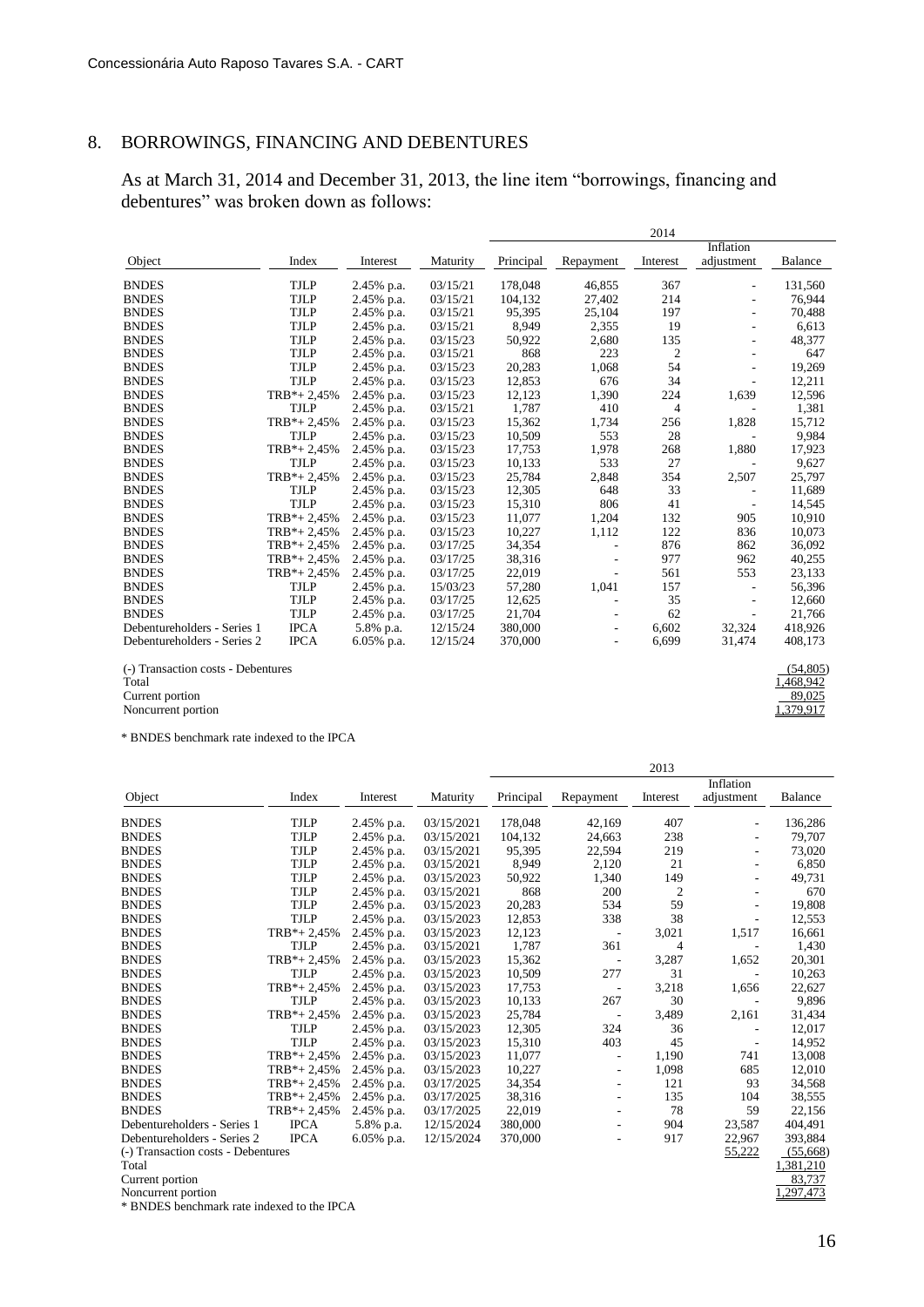Long-term borrowings and financing are broken down below by maturity; the amounts shown below do not take into consideration transaction costs in the amount of R\$54,805.

| Years           | <b>Balance</b> |
|-----------------|----------------|
| 2015            | 128,842        |
| 2016            | 90,967         |
| 2017            | 98,467         |
| 2018            | 98,467         |
| 2019            | 98,467         |
| 2020 thereafter | 919,511        |
|                 |                |

# Debentures - 2<sup>nd</sup> issue

The Extraordinary General Meeting held on November 9, 2012 approved the second issue of the Company's simple, non-convertible, unsecured, debentures with real additional guarantee, to be issued in cash with collateral, under firm placement guarantee, for public distribution, structured pursuant to CVM Instruction 400, in the amount of R\$750,000, in two series, being the " $1<sup>st</sup>$  series debentures" and " $2<sup>nd</sup>$  series debentures".

750,000 debentures were issued, at the par value of R\$1.00 each, totaling R\$750,000. The issue comprised two series: the first series issued 380,000 debentures under Law 12431/11 and the second series issued 370,000, which did not rely on the benefits of Law 12431/11.

Debentures will expire within a period of twelve (12) years, counted from the issue date, that is, they will expire on December 15, 2024 and will yield fixed compensatory interest of 5.80% p.a. for first series debentures, and 6.05% p.a. for second series debentures .

Compensatory interest is paid on an annual basis, as from the issue date, on every December 15; the first payment was made on December 15, 2013 and the last on the maturity date of debentures.

Debentures issued are not subject to a renegotiation clause.

Financial charges incurred with the issue of debentures in the amount of R\$59,008 are being recognized in profit or loss based on the term, at amortizing cost using the effective interest method, as prescribed by CPC 08 (R1) - "Equity Transaction Costs and Premiums". As at March 31, 2014, the balance to be recognized is R\$54,805(R\$55,668 as at December 31, 2013).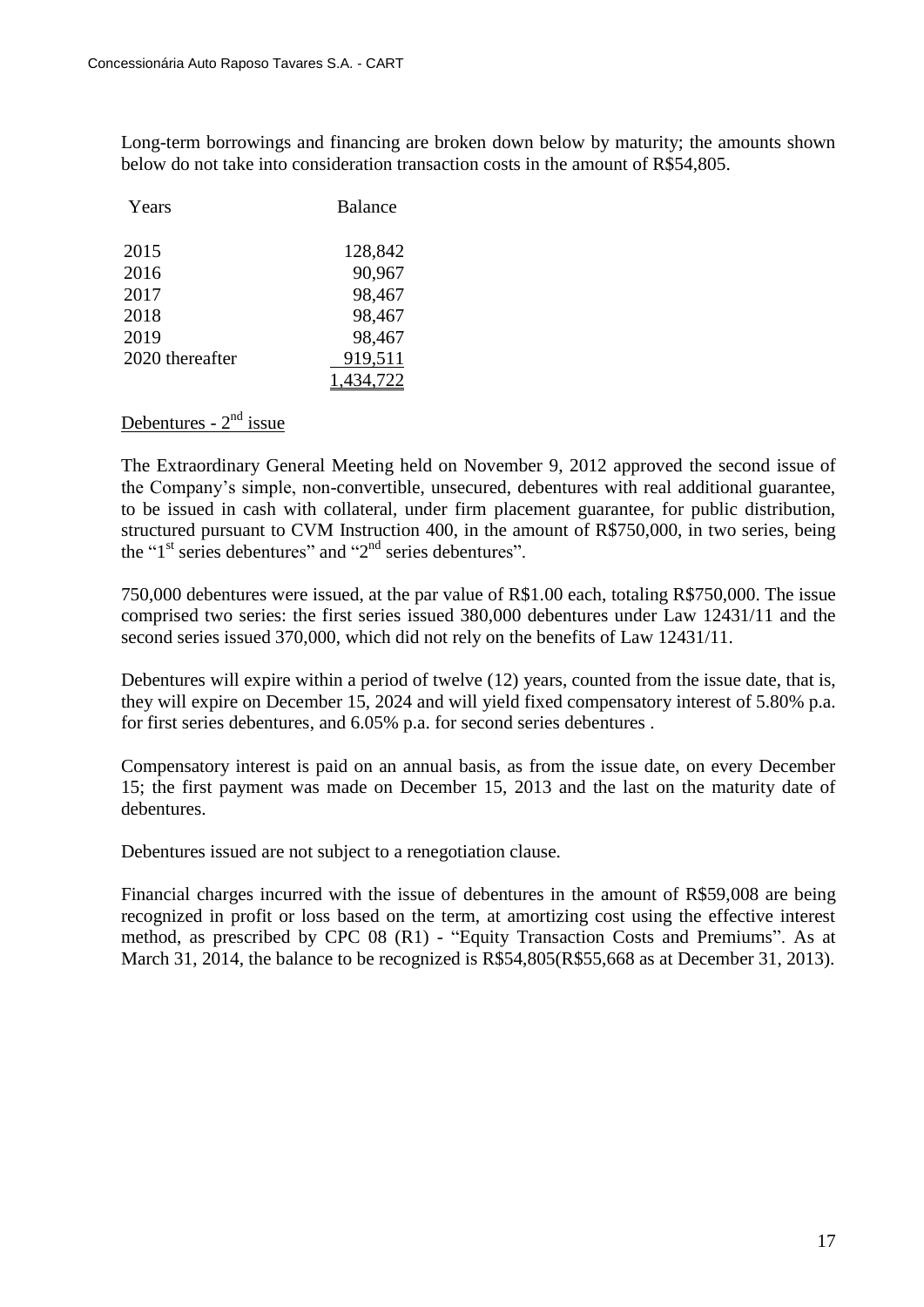The table below shows the expected schedule for recognition of financial charges in profit or loss for the years:

| Years           | <b>Balance</b> |
|-----------------|----------------|
| 2014            | (2,361)        |
| 2015            | (3, 428)       |
| 2016            | (3,228)        |
| 2017            | (3, 443)       |
| 2018            | (3,201)        |
| 2019 thereafter | (39, 144)      |
|                 |                |

#### BNDES - Senior

On February 10, 2011, Concessionária Auto Raposo Tavares S.A has entered into an agreement with BNDES converting the initial borrowing from Bridge to Senior.

The first release, relating to "Tranche A", in the amount of R\$377,575, has occurred on February 15, 2011, where the original amount, interest and bridge loan commission in the amount of R\$273,637 was fully deducted, thus remaining a net amount of R\$103,938.

The amount of R\$377,575 should be paid in 114 monthly, consecutive installments, being the first paid on October 15, 2011. Interest of 2.45% p.a. above TJLP will bear on the debt amount.

The senior loan, besides extending the debt, shows a cost lower than the bridge loan.

The credit was released to the Company to the extent that the investment previously released funds is confirmed. Of the total amount of R\$1,052,242, BNDES released R\$800,118 through March 31, 2014 (R\$765,789 through December 31, 2013).

| Balances of BNDES tranches - Senior (R\$ thousands) |         |          |                 |                 |                 |                 |                 |                  |                  |                  |         |
|-----------------------------------------------------|---------|----------|-----------------|-----------------|-----------------|-----------------|-----------------|------------------|------------------|------------------|---------|
|                                                     | Tranche | Released | 5 <sup>th</sup> | 6 <sup>th</sup> | 7 <sup>th</sup> | 8 <sup>th</sup> | q <sup>th</sup> | $10^{\text{th}}$ | 11 <sup>th</sup> | 12 <sup>th</sup> |         |
|                                                     | amount  | through  | release         | release         | release         | release         | release         | release          | release          | release          |         |
| Tranche                                             | (R\$)   | 12/31/11 | 01/24/12        | 02/15/12        | 05/15/12        | 08/15/12        | 1216//12        | 12/16/13         | 01/21/14         | 02/17/14         | Balance |
|                                                     |         |          |                 |                 |                 |                 |                 |                  |                  |                  |         |
| A TJLP                                              | 377,575 | 377,575  |                 |                 |                 |                 |                 |                  |                  |                  |         |
| B-1 TJLP                                            | 1,787   |          |                 | 1,787           |                 |                 |                 |                  |                  |                  |         |
| $B - 2$ TJLP                                        | 9.817   | 9.817    |                 |                 |                 |                 |                 |                  |                  |                  |         |
| C TJLP                                              | 174,285 | 71,205   | 12,853          |                 | 10,510          | 10,133          | 12,305          |                  | 57,279           |                  |         |
| D TJLP                                              | 15,310  |          |                 |                 |                 |                 | 15,310          |                  |                  |                  |         |
| $D - 1$ IPCA                                        | 11,077  |          |                 |                 |                 |                 | 11,077          |                  |                  |                  |         |
| $D - 2$ IPCA                                        | 12,123  | 12,123   |                 |                 |                 |                 |                 |                  |                  |                  |         |
| $D - 3$ IPCA                                        | 15,362  |          | ٠               | 15,362          |                 |                 |                 |                  |                  |                  |         |
| $D - 4$ IPCA                                        | 10,227  |          |                 |                 |                 |                 | 10,227          |                  |                  |                  |         |
| $D - 6$ IPCA                                        | 25,784  |          |                 |                 |                 | 25,784          |                 |                  |                  |                  |         |
| $D - 8$ IPCA                                        | 17,753  |          |                 |                 | 17,753          |                 |                 |                  |                  |                  |         |
| $F - 3$ IPCA                                        | 34,354  |          |                 |                 |                 |                 |                 | 34,354           |                  |                  |         |
| $F - 4$ IPCA                                        | 38,316  |          |                 |                 |                 |                 |                 | 38,316           |                  |                  |         |
| $F - 6$ IPCA                                        | 22,019  |          |                 |                 |                 |                 |                 | 22,019           |                  |                  |         |
| E TJLP                                              | 138,839 |          |                 |                 |                 |                 |                 |                  | 12,625           | 21,704           | 104,510 |
| Total                                               | 904,628 | 470,720  | 12,853          | 17,149          | 28,263          | 35,917          | 48,919          | 94,689           | 69,904           | 21,704           | 104,510 |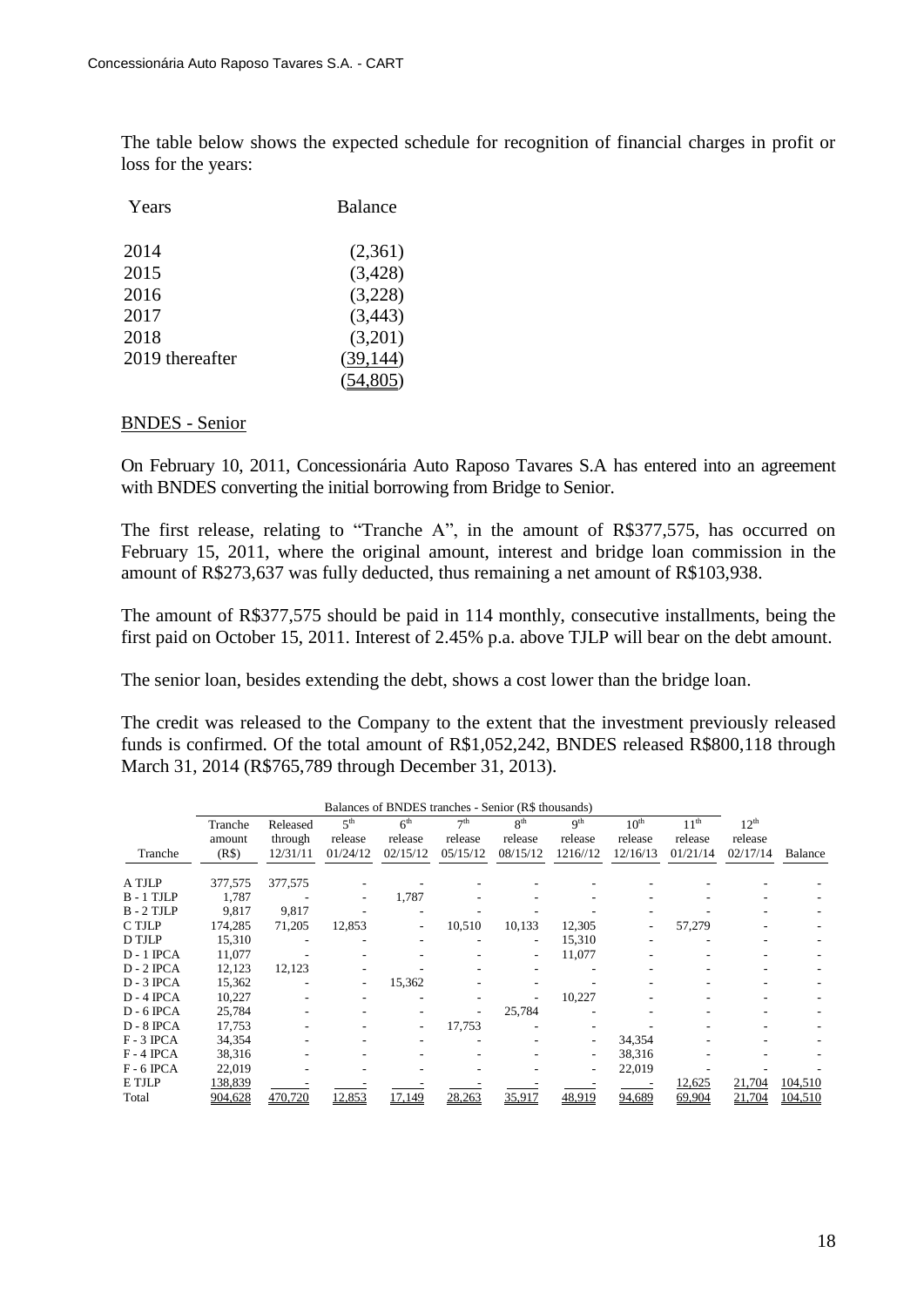As a restrictive condition, the Company is prohibited from investing funds for a purpose different from that established when obtaining the financing, assuming new debts above the amount corresponding to fifteen percent (15%) of gross revenues recorded in the past 12 months. The Company's management understands that such condition was not infringed.

Additionally, this financing agreement has covenants with respect to certain financial ratios, which in case of noncompliance, accelerate the maturity of the financing. Financial ratios are:

- Equity-to-Total Asset: ratio > 20% (twenty percent).
- Debt Service Coverage Ratio (ICSD) = adjusted EBITDA / (amortization + interest on shortand long-term financial debt): keep ratio  $\geq 1.2$ .

As at March 31, 2014, the Company satisfied the following restrictive conditions.

The total release approved amounts to R\$1,052,242 and is separated in tranches as described below:

|              |               | Amount    |                        |                                |
|--------------|---------------|-----------|------------------------|--------------------------------|
|              | Tranche       | (R\$)     | Term                   | Interest rate                  |
| A            | <b>TJLP</b>   |           | 377,575 114 monthly    | Bearing interest of 2.45% p.a. |
| $B - 1$      | <b>TJLP</b>   | 1,787     | installments beginning | above TJLP                     |
| $B - 2$      | <b>TJLP</b>   | 9,817     | 10/15/2011             |                                |
| $\mathsf{C}$ | <b>TJLP</b>   | 174,285   | 114 monthly            |                                |
|              |               |           | installments beginning |                                |
| D            | <b>TJLP</b>   | 15,310    | 10/15/2013             |                                |
| $D-1$        | <b>TRIPCA</b> | 11,077    | 10 annual installments | Bearing interest of 2.45% p.a. |
| $D - 2$      | <b>TRIPCA</b> | 12,124    | beginning $03/15/2014$ | above the benchmark rate       |
| $D-3$        | <b>TRIPCA</b> | 15,363    |                        | disclosed by BNDES             |
| $D - 4$      | <b>TRIPCA</b> | 10,227    |                        |                                |
| $D - 5$      | <b>TRIPCA</b> | 6,388     |                        |                                |
| $D - 6$      | <b>TRIPCA</b> | 25,784    |                        |                                |
| $D - 7$      | <b>TRIPCA</b> | 44,048    |                        |                                |
| $D - 8$      | <b>TRIPCA</b> | 17,753    |                        |                                |
| E            | <b>TJLP</b>   | 138,839   | 114 monthly            | Bearing interest of 2.45% p.a. |
|              |               |           | installments beginning | above TJLP                     |
| $\mathbf{F}$ | <b>TJLP</b>   | 33,988    | 10/15/2015             |                                |
| $F - 1$      | <b>TRIPCA</b> | 19,575    | 10 annual installments | Bearing interest of 2.45% p.a. |
| $F - 2$      | <b>TRIPCA</b> | 28,159    | beginning $03/15/2016$ | above the benchmark rate       |
| $F - 3$      | <b>TRIPCA</b> | 34,354    |                        | disclosed by BNDES             |
| $F - 4$      | <b>TRIPCA</b> | 38,316    |                        |                                |
| $F - 5$      | <b>TRIPCA</b> | 15,454    |                        |                                |
| $F - 6$      | <b>TRIPCA</b> | 22,019    |                        |                                |
|              |               | 1,052,242 |                        |                                |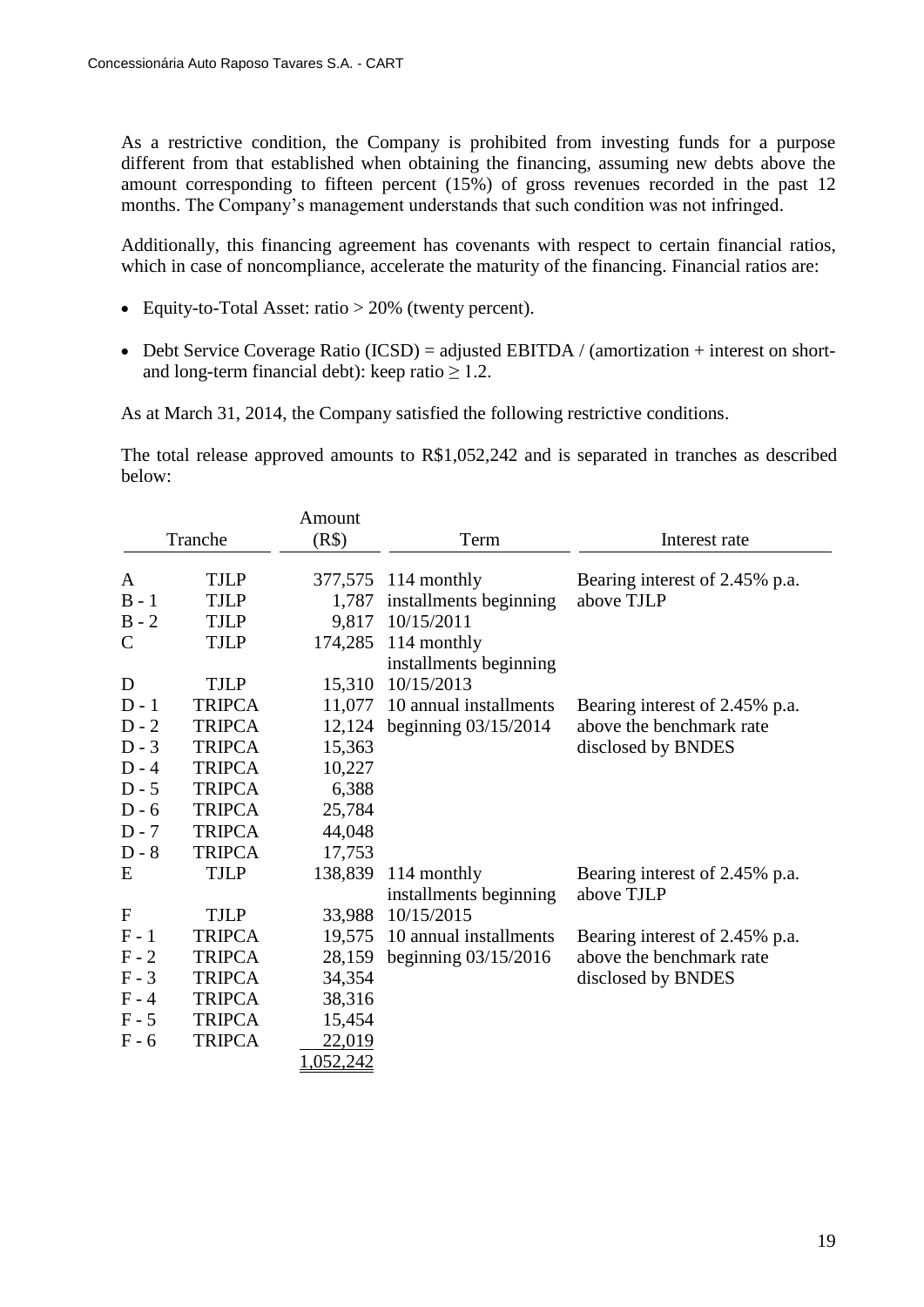#### 9. PROVISION FOR RISKS

The Company is a party to labor and civil lawsuits. Management, based on the opinion of its legal counsel, understands that the applicable legal measures already adopted in each case are sufficient to preserve the Company's equity and that there is no indication of the need to recognize any additional provisions in relation to those recorded.

# a) Breakdown of risk

|                |                    | 03.31.2014         |           |               |                    |  |  |  |  |  |
|----------------|--------------------|--------------------|-----------|---------------|--------------------|--|--|--|--|--|
|                |                    | Likelihood of loss |           |               |                    |  |  |  |  |  |
| Nature         | Probable           | Possible           | Remote    | Total         | Provision          |  |  |  |  |  |
| Labor          | 309                | 4,227              |           | 218<br>4,754  | 309                |  |  |  |  |  |
| Civil          | 962                | 5,916              |           | 355<br>7,233  | 962                |  |  |  |  |  |
|                | 1,271              | 10,143             |           | 573<br>11,987 | 1,271              |  |  |  |  |  |
| <b>Changes</b> |                    |                    |           |               |                    |  |  |  |  |  |
|                | Opening<br>balance |                    |           |               | Closing<br>balance |  |  |  |  |  |
|                | 31/12/2013         |                    | Additions | Write- offs   | 31/03/2014         |  |  |  |  |  |
| Labor          |                    | 428                | 66        | (185)         | 309                |  |  |  |  |  |
| Civil          |                    | 434                | 817       | (289)         | 962                |  |  |  |  |  |
| Accrued amount |                    | 862                | 883       | (474)         | ,271               |  |  |  |  |  |

#### Labor contingencies

 $b)$ 

The Company is a party to labor lawsuits filed by former employees and employees from outside companies, mainly claiming reinstatement, overtime, salary equalization, among others. The Company accounts for the amounts of lawsuits whose likelihood of loss is assessed as probable and whose amount is estimated at R\$309 as at March 31, 2014 (R\$428 as at December 31, 2013) and labor claims whose likelihood of loss is assessed as possible by its legal counsel, in the estimated amount of R\$4,227 as at March 31, 2014 (R\$3,461 as at December 31, 2013).

#### Civil contingencies

The Company is a party to civil lawsuits filed by customers, mainly as a result of accidents in the highway system. The Company accounts for the amounts of lawsuits whose likelihood of loss is assessed as probable and whose amount is estimated at R\$962 as at March 31, 2014 (R\$434 as at December 31, 2013) and, additionally, the Company is a defendant in various civil lawsuits, whose likelihood of loss is assessed as possible by its legal counsel, in the estimated amount of R\$5,916 as at March 31, 2014 (R\$5,228 as at December 31, 2013)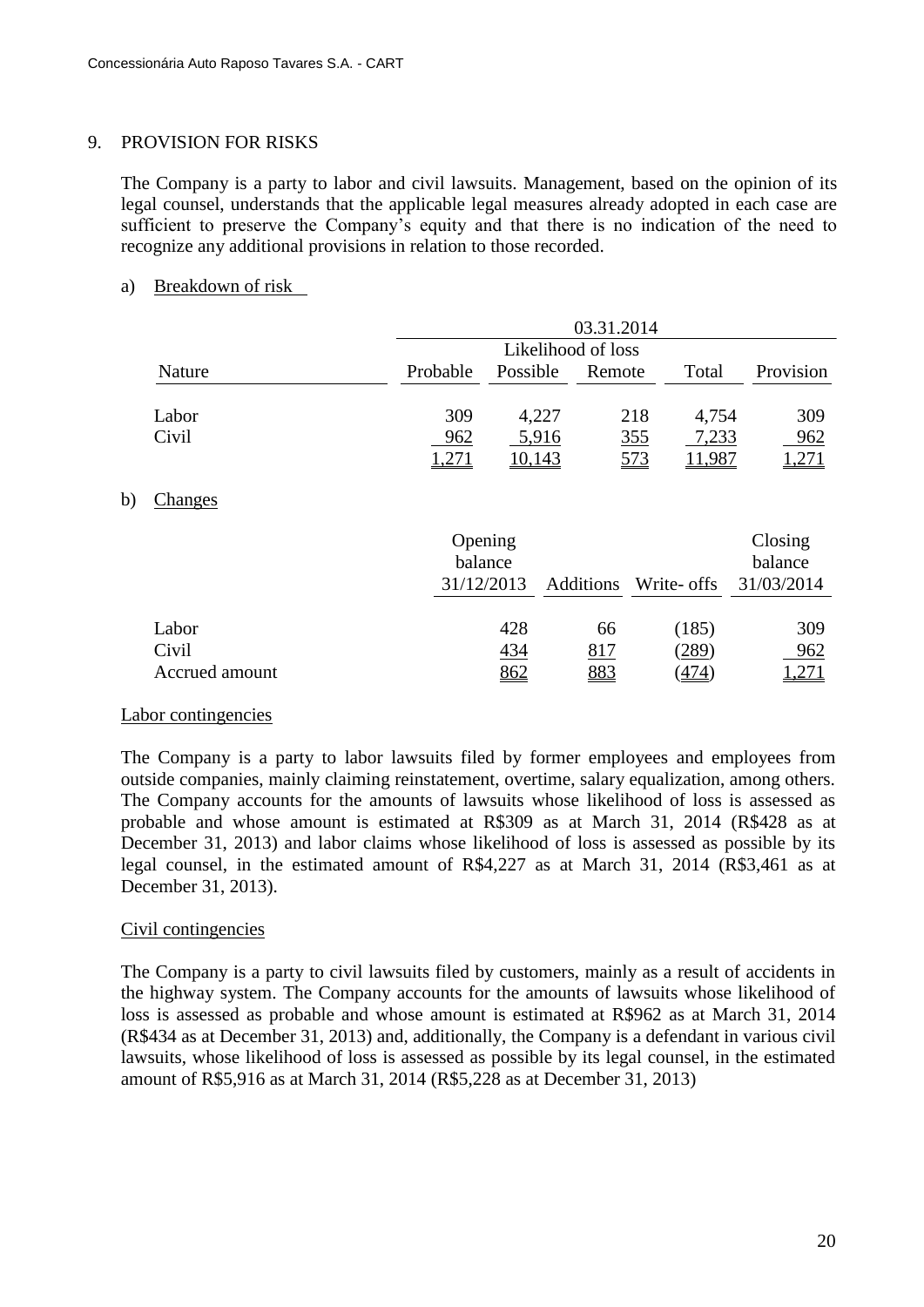## 10. RELATED-PARTY TRANSACTIONS

Transactions between any of the related parties, including management and employees, shareholders, subsidiaries or associates, are conducted at the rates and under conditions agreed between the parties, as approved by the relevant management bodies and disclosed in the interim financial information.

When necessary, the decision-making procedure for related-party transactions complies with article 115 of the Brazilian Corporate Law, which establishes that the shareholder or management, as the case may be, at the general meetings or management meetings, should abstain from voting the following: (i) appraisal report on the assets contributed to capital; (ii) approval of the accounts as management; and (iii) any matters that could benefit the shareholder or management in a specific manner or whose interests conflict with those of the Company.

|                                  | Relationship |         | 03.31.2014     |             |
|----------------------------------|--------------|---------|----------------|-------------|
|                                  | of the       |         |                |             |
|                                  | party with   | Current | Current        | Profit or   |
|                                  | the Company  | assets  | liabilities    | loss (cost) |
| OAS S.A.                         | Indirect     |         |                |             |
|                                  | controlling  |         |                |             |
|                                  | shareholder  |         |                | (49, 745)   |
| Concessão Metroviária do Rio de  |              |         |                |             |
| Janeiro S.A. - Metro Rio         | Associate    |         | 100            |             |
| Linha Amarela S.A. - LAMSA       | Associate    |         | 41             |             |
| Concessão Litoral Norte - CLN    | Associate    |         | $\overline{2}$ |             |
| <b>GRU</b> Airport               | Associate    | 521     |                |             |
|                                  | Direct       |         |                |             |
| Investimentos e Participações em | controlling  |         |                |             |
| Infraestrutura S.A. - Invepar    | shareholder  |         | <u>2,874</u>   |             |
|                                  |              | 521     | 3,017          | (49, 745)   |
|                                  | Relationship |         |                |             |
|                                  | of the       |         | 12.31.2013     |             |
|                                  | party with   | Current | Current        | Profit or   |
|                                  | the Company  | assets  | liabilities    | loss (cost) |
|                                  |              |         |                |             |
| OAS S.A.                         | Indirect     |         |                |             |
|                                  | controlling  |         |                |             |
|                                  | shareholder  |         |                | (240, 488)  |
| Concessão Metroviária do Rio de  |              |         |                |             |
| Janeiro S.A. - Metro Rio         | Associate    |         | 100            |             |
| Linha Amarela S.A. - LAMSA       | Associate    |         | 41             |             |
| Concessão Litoral Norte - CLN    | Associate    |         | $\overline{2}$ |             |
| <b>GRU</b> Airport               | Associate    | 605     |                |             |
|                                  | Direct       |         |                |             |
| Investimentos e Participações em | controlling  |         |                |             |
| Infraestrutura S.A. - Invepar    | shareholder  |         | 1,452          |             |
|                                  |              | 605     | .595           | (240, 488)  |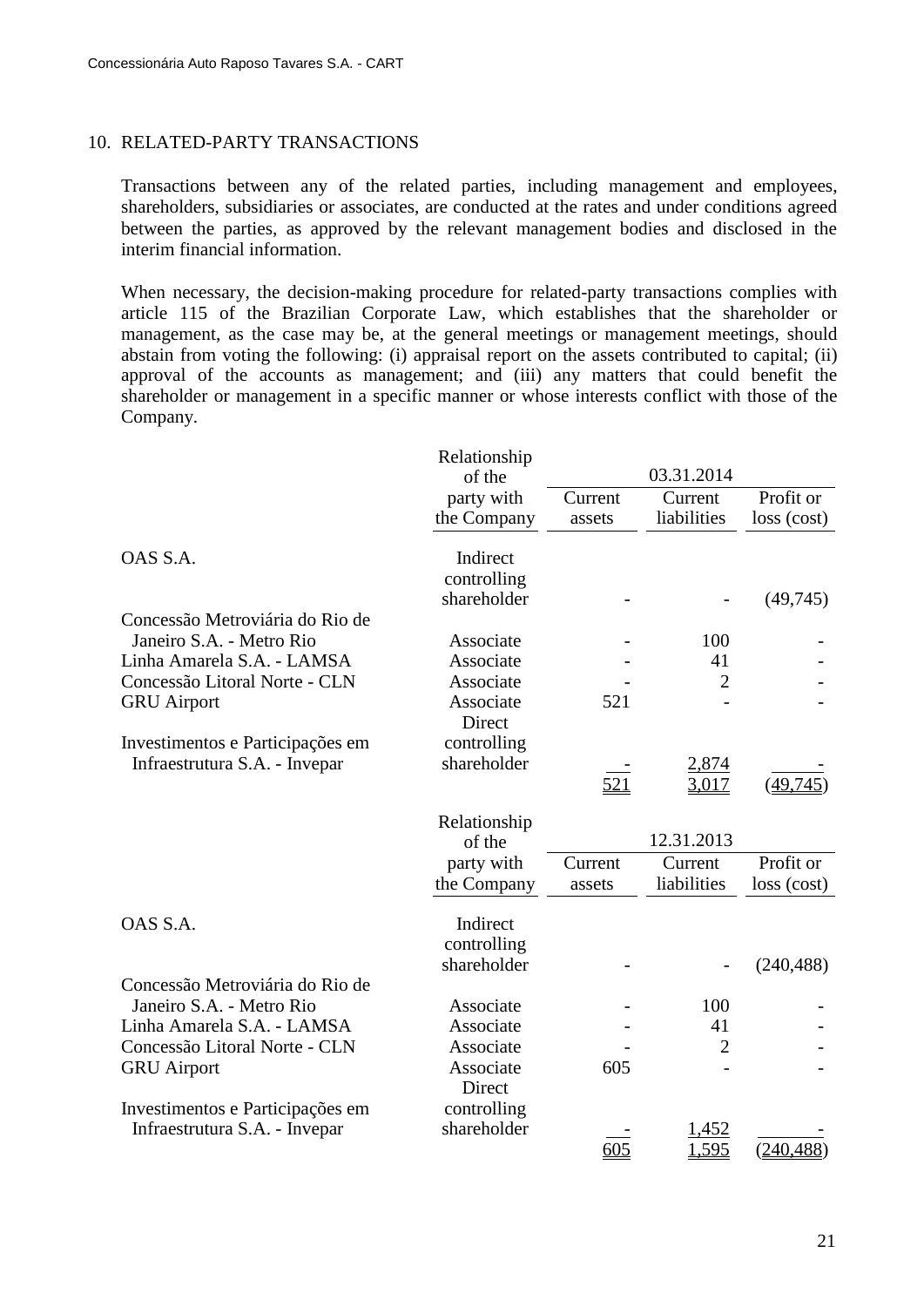#### Services - assets

On March 5, 2009, the civil construction works agreement was entered into among the Company and related party OAS S.A., comprising functional and executive projects relating to recovery, expansion and improvement services in Raposo Tavares highway system. Prices and volumes, when applicable, are as set forth in the concession agreement, which is supervised by the Transportation Agency of the State of (ARTESP).

The work regime, whose period is five years, is the turnkey basis and the price agreed among the parties was R\$1,078,096; payments should be made based on the following conditions:

- i) Advance in the amount of R\$57,276, made on March 19, 2009, which was amortized during the first twelve months of performance of services, through monthly deductions in the service measurement, which was settled on April 30, 2010.
- ii) Monthly installments, based on the percentage-of-completion of services determined in the physical and financial timetable of the respective agreement.

The global price will be adjusted at every twelve months based on the formula set out in the agreement. On an exceptional basis, regardless of the adjustment to be determined upon the application of such formula, the contractual prices will be adjusted whenever this variance indicates a percentage rate equal to or above the projected inflation rate disclosed by the Central Bank of Brazil. The balance of the turnkey agreement entered into with OAS S.A. as at March 31, 2014 is R\$269,462 (R\$321,092 as at December 31, 2013); R\$49,745 was paid to OAS in the first quarter of 2014.

#### 11. MANAGEMENT COMPENSATION

Management compensation, which is responsible for planning, managing and supervising the Company's activities and include the members of the Board of Directors and statutory officers, is comprised of fees, private pension, health and dental care, in the amount of R\$189 as at March 31, 2014 (R\$934 as at March 31, 2013).

|                 | 03/31/2014  | 12/31/2013 |
|-----------------|-------------|------------|
| Management fees | 141         | 158        |
| Charges         | 28          | 32         |
| <b>Benefits</b> | <u> 20</u>  | <u>744</u> |
|                 | <u> 189</u> | 934        |

The Company does not grant post-employment or long-term benefits.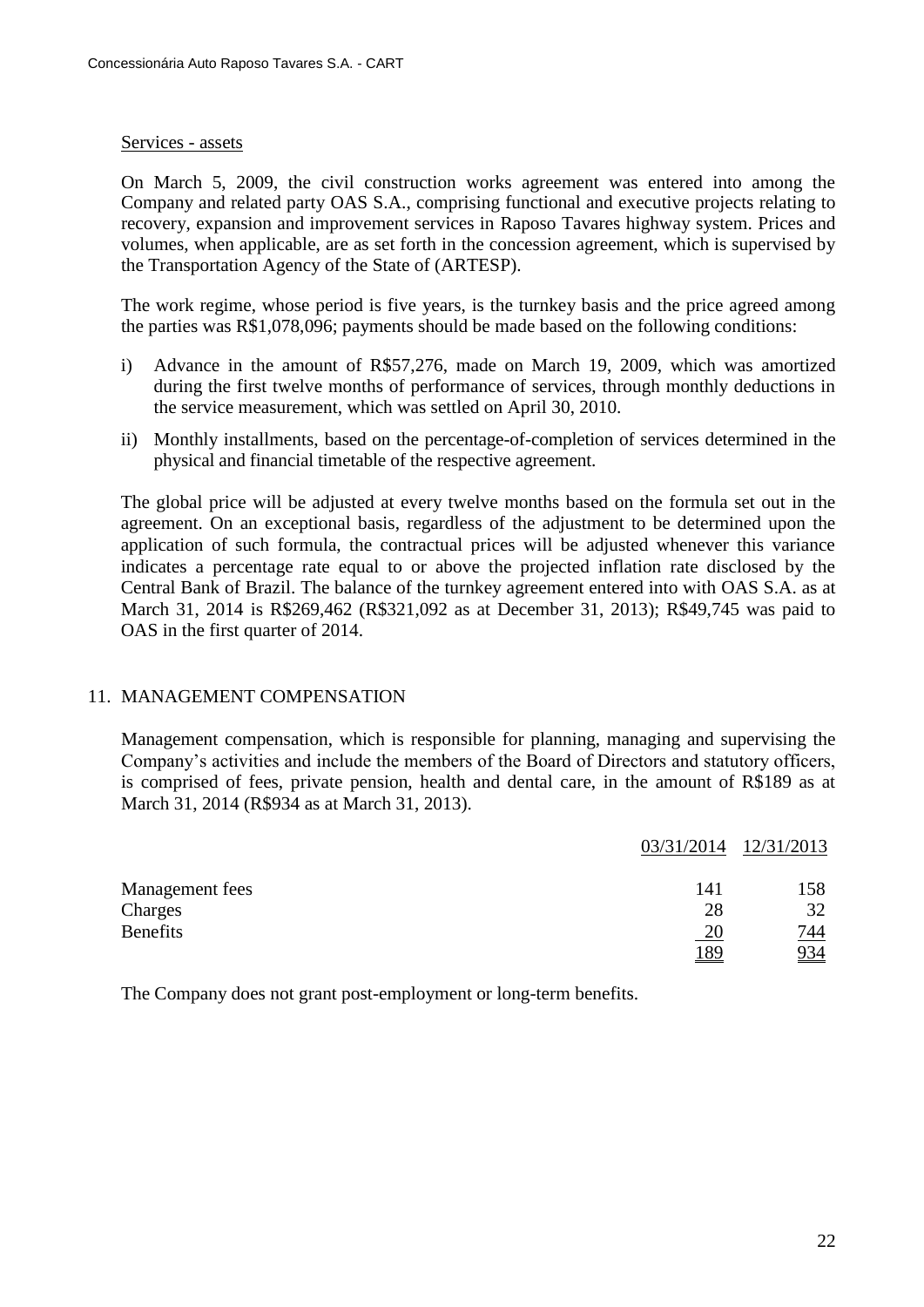# 12. DEFERRED INCOME

On December 30, 2011, the Company entered into a long-term agreement, maturing on March 16, 2039, relating to the lease of optical fiber infrastructure by TIM Celular S.A. During the negotiation process, the Company received in advance R\$53,067, of which R\$11,662 was received in 2011 and R\$41,405 in 2012, corresponding to the total amount of services. The balance of unearned revenue as at March 31, 2014 is R\$49,228, which amount is divided between noncurrent liabilities (R\$47,257) and current liabilities (R\$1,971). The amounts are recognized in profit or loss when the assets leased are made available over the lease term.

On July 3, 2012, the Company has entered into an agreement relating to the lease of optical fiber infrastructure by Oi Móvel S.A. In 2013 the agreement was automatically renewed and the Company received R\$1,848, corresponding to the total amount of the services to be provided. The balance of unearned revenue as at March 31, 2014 is R\$927, which amount is recorded in current liabilities. The amounts are recognized in profit or loss when the leased assets were made available on October 3, 2013, over a period of twelve months.

On December 23, 2010, the Company entered into an agreement relating to the lease of optical fiber infrastructure by Empresa Brasileira de Telecomunicações S.A. - EMBRATEL, whose first addendum was signed on June 30, 2011 and second addendum on May 31, 2012. On August 1, 2013, the Company received in advance R\$4,240, corresponding to the total amount of the services relating to the first year of the agreement. The balance of unearned revenue as at March 31, 2014 is R\$1,417, which amount is recorded in current liabilities. The amounts are recognized in profit or loss when the leased assets were made available on August 1, 2013, over a period of twelve months.

On April 11, 2013 and June 3, 2013, the Company entered into with Empresa Brasileira de Telecomunicações S.A. - EMBRATEL 17 agreements relating to the occupancy of the right of way on a temporary, onerous basis. During the negotiation, the Company received in advance R\$481, corresponding to the total amount of the services relating to the first year of the agreements. The balance of unearned revenue as at December 31 is R\$114, which amount is recorded in current liabilities. The amounts are recognized in profit or loss based on the authorizations granted, over a period of twelve months.

| Deferred income                                        | 2014   | 2013   |
|--------------------------------------------------------|--------|--------|
| TIM Celular S.A                                        | 49,228 | 51,198 |
| OI Móvel S.A.                                          | 927    | 889    |
| Empresa Brasileira de Telecomunicações S.A. - EMBRATEL | 1,531  |        |
| <b>Alcatel-Lucent Brasil</b>                           |        | 1,814  |
|                                                        | 51,686 | 53,791 |
| Current                                                | 4.429  | 6,049  |
| Noncurrent                                             | 47,257 | 47,742 |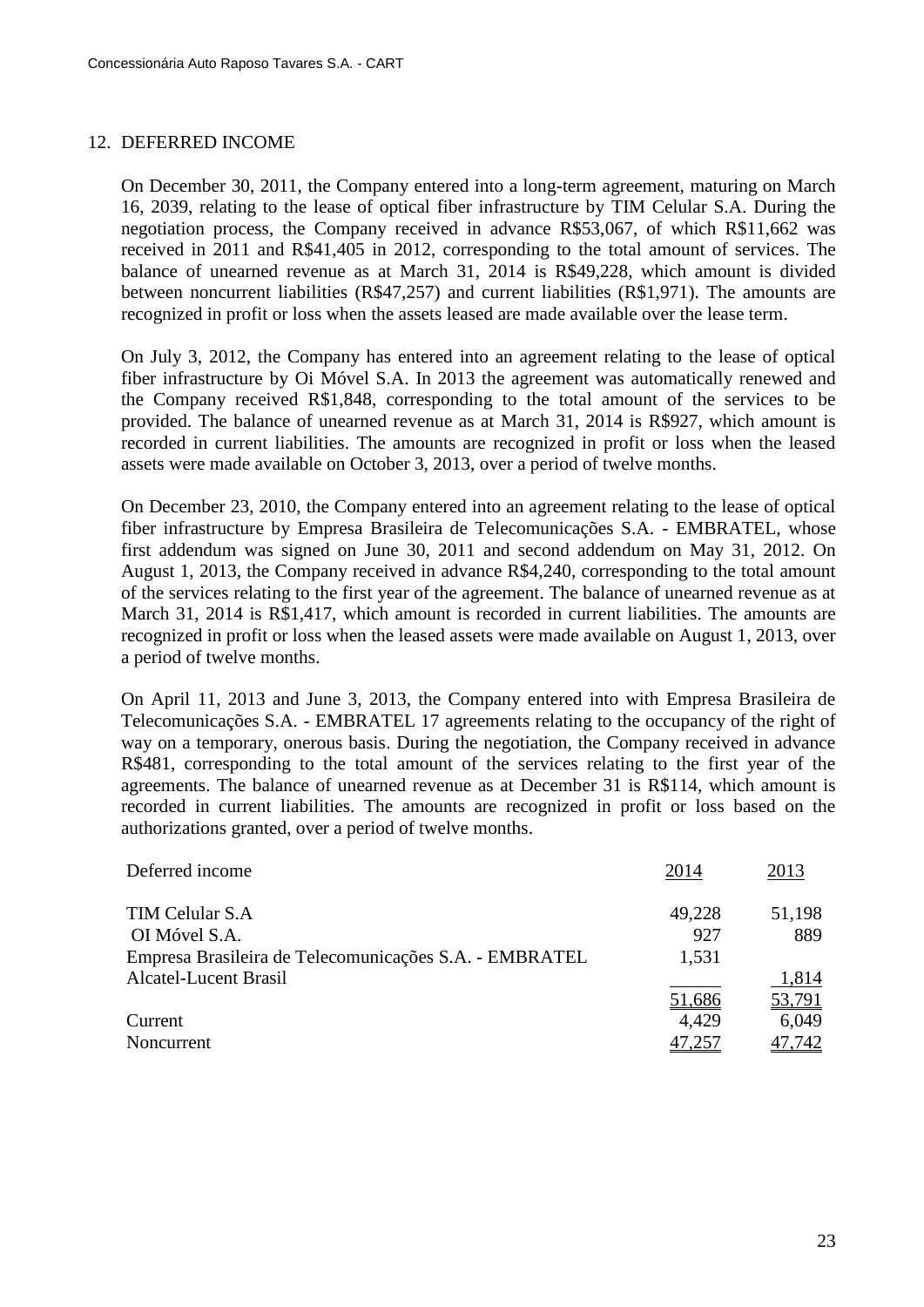#### 13. EQUITY

As at March 31, 2014 and 2013, the limit of the Company's authorized capital is R\$715,000.

As at March 31, 2014 and 2013, the Company's capital is held as follows:

|                                                                   | Number        | Equity         | Common                      | Preferred |
|-------------------------------------------------------------------|---------------|----------------|-----------------------------|-----------|
|                                                                   | of shares     | interest - $%$ | shares                      | shares    |
| Investimentos e Participações em<br>Infraestrutura S.A. - INVEPAR | 1,026,969,956 |                | 100 513,484,978 513,484,978 |           |

Preferred shares are not entitled to vote and will be entitled to the same right to receive the Company's profit sharing as common shares, as well as priority in the refund of capital, without premium, in the event of the Company's liquidation, and will also be entitled to participate in public share offerings, at the same price and under the same payment conditions as common shares.

# 14. NET OPERATING REVENUE

|                                              | 03/31/2014 | 03/31/2013 |
|----------------------------------------------|------------|------------|
| Gross toll revenue                           | 62,782     | 56,862     |
| Accessory revenue                            | 2,181      | 3,663      |
| Revenue from construction contract           | 60,821     | 14,946     |
| Deductions from revenue                      | (5,681)    | (5,374)    |
|                                              | 120,103    | 70,097     |
| 15. SERVICE COSTS AND EXPENSES               |            |            |
| Cost of services                             | 03/31/2014 | 03/31/2013 |
| Operating, general and administrative        | (8,470)    | (12,068)   |
| Depreciation and amortization                | (17,068)   | (14, 174)  |
| Allowance for doubtful debts / Contingencies | (8,132)    | (5,310)    |
| Payroll and related taxes                    | (6,499)    | (5,839)    |
| Upkeep and maintenance                       | (3,272)    | (2,093)    |
|                                              | (43, 441)  | (39, 484)  |
| General and administrative expenses          | 03/31/2014 | 03/31/2013 |
| Operating, general and administrative        | (4,170)    | (4,158)    |
| Depreciation and amortization                | (2,093)    | (1,889)    |
| Allowance for doubtful debts / Contingencies | (409)      |            |
| Payroll and related taxes                    | (2,610)    | (3,445)    |
| Upkeep and maintenance                       | (20)       | (76)       |
|                                              | (9,302)    | (9,568)    |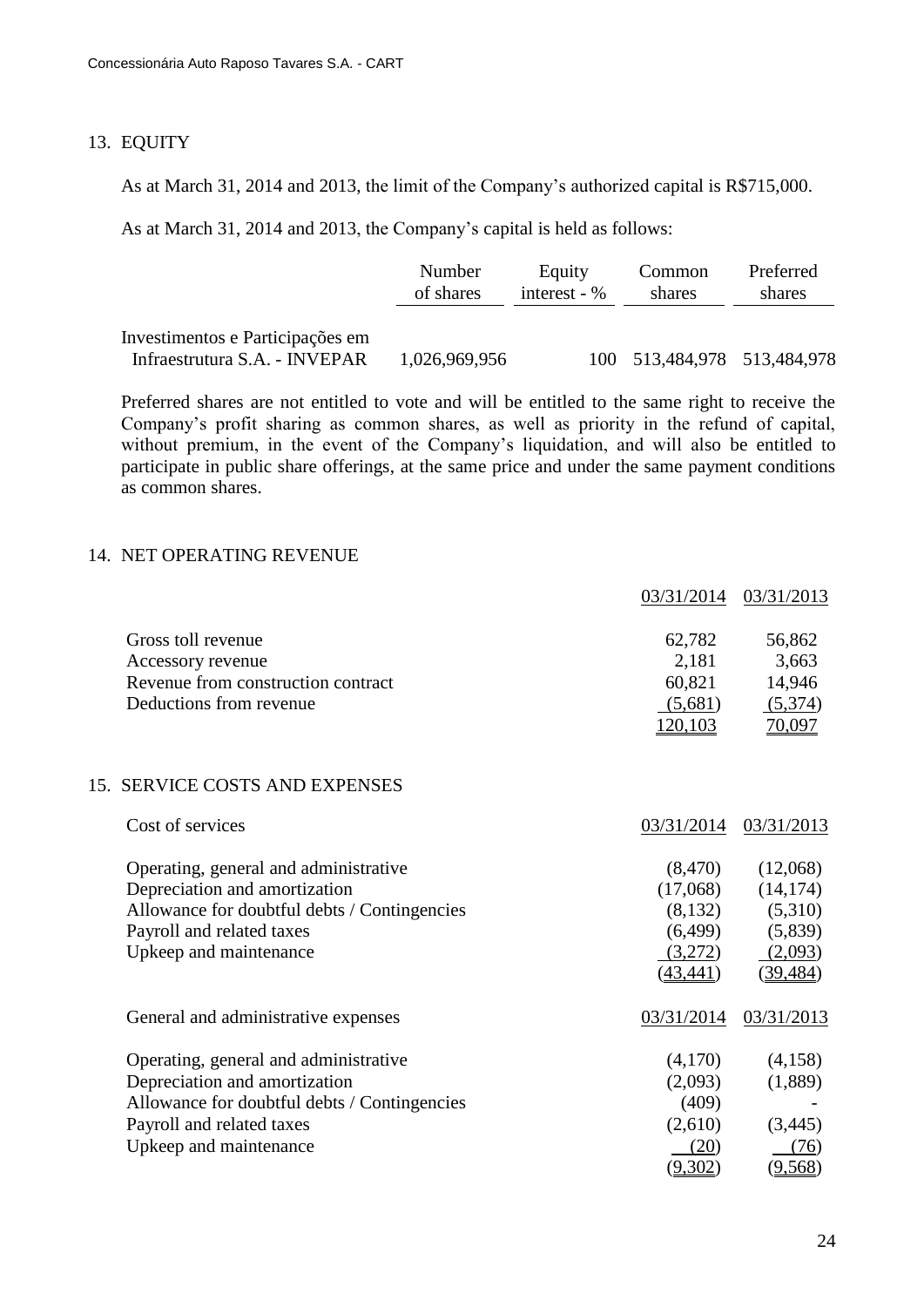#### 16. FINANCE INCOME (COSTS), NET

|                                    | 31/03/2014 | 31/03/2013     |
|------------------------------------|------------|----------------|
| Finance income                     |            |                |
| Income from short-term investments | 5,756      | 5,721          |
|                                    | 5,756      | 5,721          |
| Finance costs                      |            |                |
| Bank commissions and expenses      | (144)      | (276)          |
| Interest on borrowings             | (25,966)   | (21, 556)      |
| <b>Inflation losses</b>            | (21, 583)  | (18, 538)      |
| Other                              | (4)        | (819)          |
|                                    | (47,697    | (41,189)       |
|                                    |            | <u>35,468)</u> |

#### 17. EARNINGS (LOSS) PER SHARE

Under CPC 41, the Company presents below the earnings (loss) per share for the years ended March 31, 2014 and 2013.

Basic earnings (loss) per share are calculated by dividing profit or loss for the year attributable to the holders of the Company's common and preferred shares by the weighted average number of common and preferred shares outstanding in the period.

The table below shows profit or loss and share data used to calculate basic and diluted earnings per share:

|                                                                                       | 2014      |           | 2013      |          |           |           |
|---------------------------------------------------------------------------------------|-----------|-----------|-----------|----------|-----------|-----------|
|                                                                                       | Common    | Preferred | Total     | Common   | Preferred | Total     |
| Basic numerator<br>Loss attributable to the holders of common<br>and preferred shares | (11, 149) | (11,149)  | (22, 298) | (9,637)  | (9,637)   | (19,274)  |
| Basic and diluted denominator<br>Weighted average number of shares (in<br>thousands)  | 513,485   | 513,485   | 1.026.970 | 513,485  | 513,485   | 1,026,970 |
| Basic and diluted loss per share - R\$                                                | (0.0217)  | (0.0217)  | (0.0217)  | (0.0188) | (0.0188)  | (0.0217)  |

The Company does not have dilutive instrument in the year ended March 31, 2014 and 2013; there is no difference between the calculation of basic and diluted earnings per share.

#### 18. CONCESSION COMMITMENTS

The Company's concession terms and obligations arising from the Concession Agreement entered into with the Transportation Agency of the State of São Paulo (ARTESP) are expected to expire by 2039.

Upon execution of the Highway Concession Instrument 002/ARTESP/2009, related to the International Invitation to Bid 004/2008, the Company assumed the following commitments: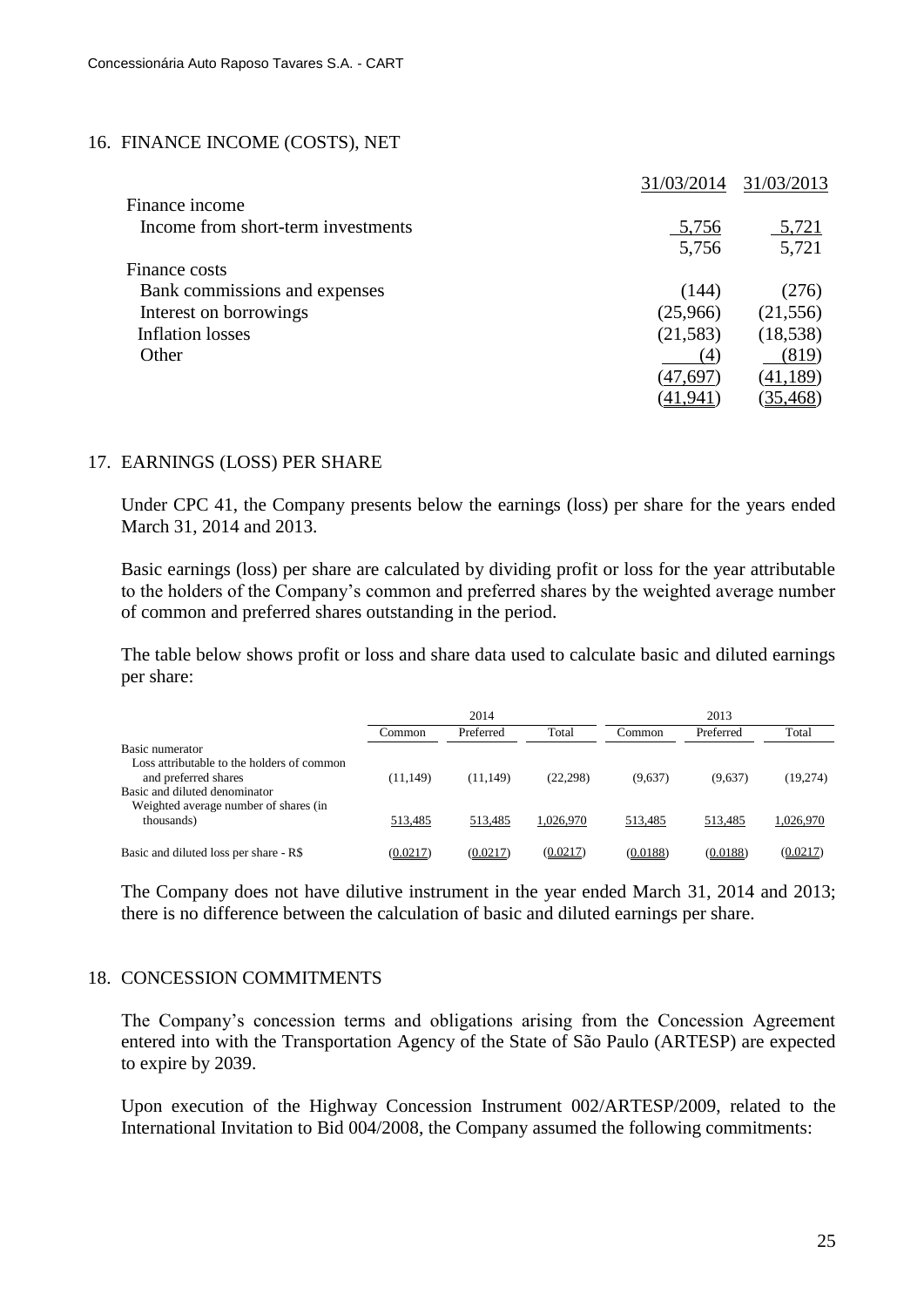#### a) Investments

The main concession-related investments are:

- i) Duplication of highway and construction of highway returns and overpass.
- ii) Construction of weighing units (fixed and movable), user service centers.
- iii) Construction of nine toll centers and demolition of two preexisting toll centers (Presidente Bernardes and Caiuá).
- iv) Implementation and improvement of accesses, circular intersections, rings, pedestrian passageways, junction devices and intersection re-adequacy.

#### b) Fixed and variable grant

In consideration for the right to operate the highway system, the following amounts will be paid:

I. *Fixed grant*

Fixed amount of R\$634,000 on behalf of the Highway Department (DER/SP) was fully settled on September 16, 2010.

II. *Variable grant*

Percentage of gross revenue from toll and accessory revenues effectively earned by the Company, to be paid on a monthly basis.

Pursuant to the decision of ARTESP's Managing Board, published in the Official Gazette of the State of São Paulo on July 27, 2013, the percentage rate of variable grant on the gross revenue was reduced from 3% to 1.5% in July, August and September 2013.

In October 2013 the percentage rate returned to 3% on gross revenue.

Pursuant to the decision of ARTESP's Managing Board, published in the Official Gazette of the State of São Paulo on December 14, 2013, the percentage rate of variable grant on the gross revenue was again reduced to 1.5% beginning November 2013, over an indeterminate period.

The grant commitment as at March 31, 2014 was R\$335 (R\$349 in 2013).

In the quarter ended March 31, 2014, the Concession Grantor received the amount of R\$988 (R\$1,840 in 2013) relating to variable grant.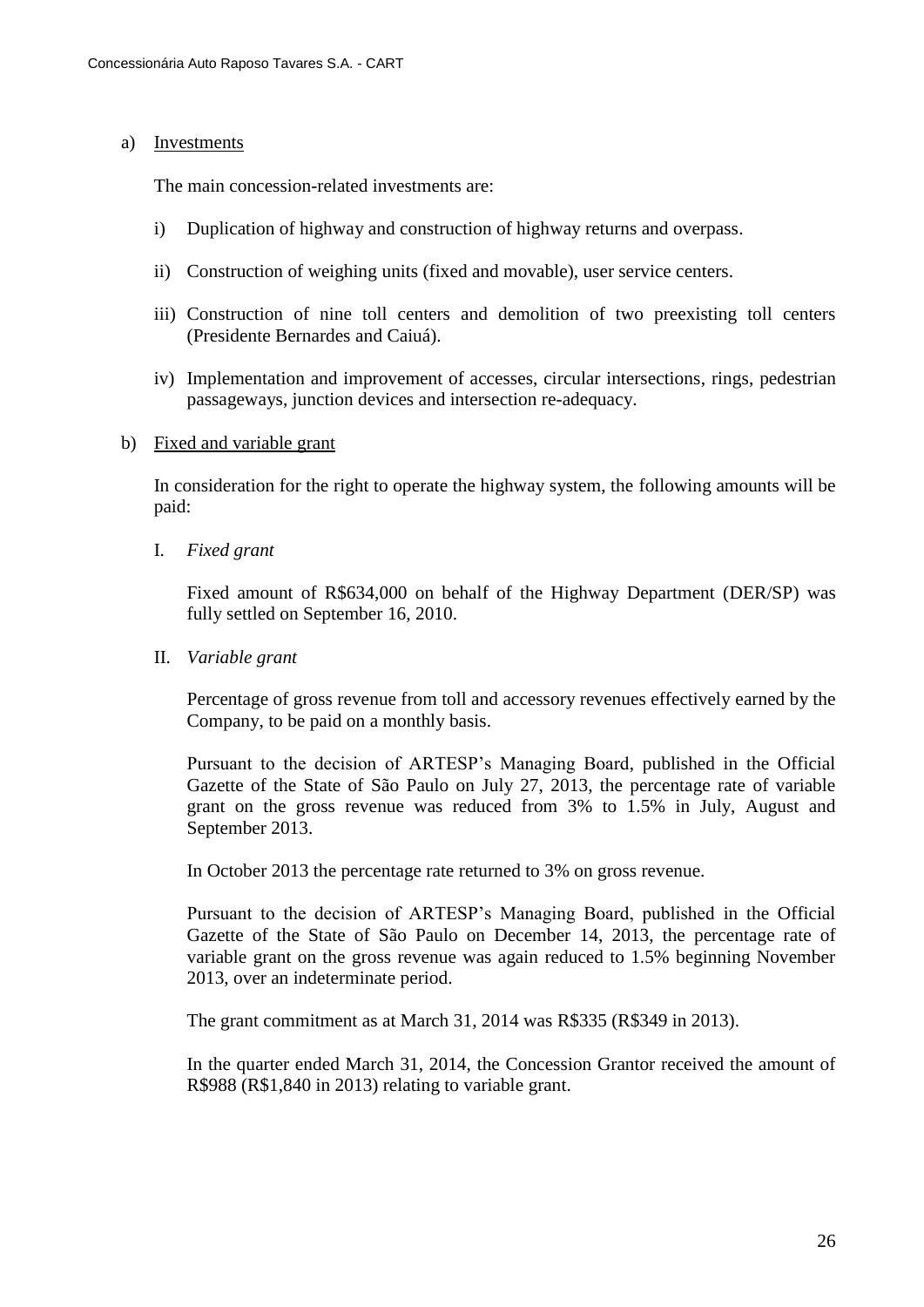# c) Collaterals

The Company takes warranty insurance to meet the following contractual guarantees:

- 1. Guarantee of performance of the obligation of expansion corresponding to 1.5% of the contractual amount, limited to 10% of the investment amount. Such guarantee will be released proportionately to the performance of the obligation of expansion; the maximum indemnity limit will be R\$82,416. Minimum term of 12 months.
- 2. Guarantee of performance of operating, upkeep and payment obligations relating to the variable monthly amount, within the maximum indemnity limit of R\$114,434. Term of 12 months.

# d) Financial resources

The Company started to operate on March 17, 2009. The financial resources necessary to make the investments and pay the grant will be obtained through capital contribution by the shareholder and raising in the capital markets.

# 19. INSURANCE

The Company keeps warranty insurance, insurance against property damages, loss of revenue and civil liability, which was taken based on the instruction of the Transportation Regulatory Agency of the State of São Paulo (ARTESP) and obligations set forth in the Concession Agreement, as shown below:

| Type                             | Maximum<br>indemnity limit | Term                                        | Insurance company | Object |
|----------------------------------|----------------------------|---------------------------------------------|-------------------|--------|
| Warranty - expansions            | R\$82,416                  | 03/16/2014 to 03/16/2015 Austral Seguradora |                   | (a)    |
| Warranty - operational functions | R\$114,434                 | 03/16/2014 to 03/16/2015 Austral Seguradora |                   | (b)    |
| Civil liability                  | R\$50,000                  | 08/01/2013 to 08/01/2014 Tókio Marine       |                   | (c)    |
| Operational risks                | R\$200,000                 | 08/01/2013 to 08/01/2014 Tókio Marine       |                   | (d)    |

- a) Ensure the performance of the obligation of expansion referred to in item 29.1 of the Highway System Concession Agreement by the state highway system of the Raposo Tavares Corridor, corresponding to batch 16 of the Highway Concession Program of the State of São Paulo, International Invitation to Bid 004/2008.
- b) Guarantee of performance of operating, upkeep and payment obligations relating to the variable monthly amount referred to in item 29.1.a of the Highway System Concession Agreement by the state highway system of the Raposo Tavares Corridor, corresponding to batch 16 of the Highway Concession Program of the State of São Paulo, International Invitation to Bid 004/2008.
- c) Damages caused to third parties arising from the management of public asset represented by the highway complex called as batch 16 comprising the highway concession program of the State of São Paulo which consists of the sections of SP-225, SP-327 and SP-270 highways, including the related accesses, as well as all improvements.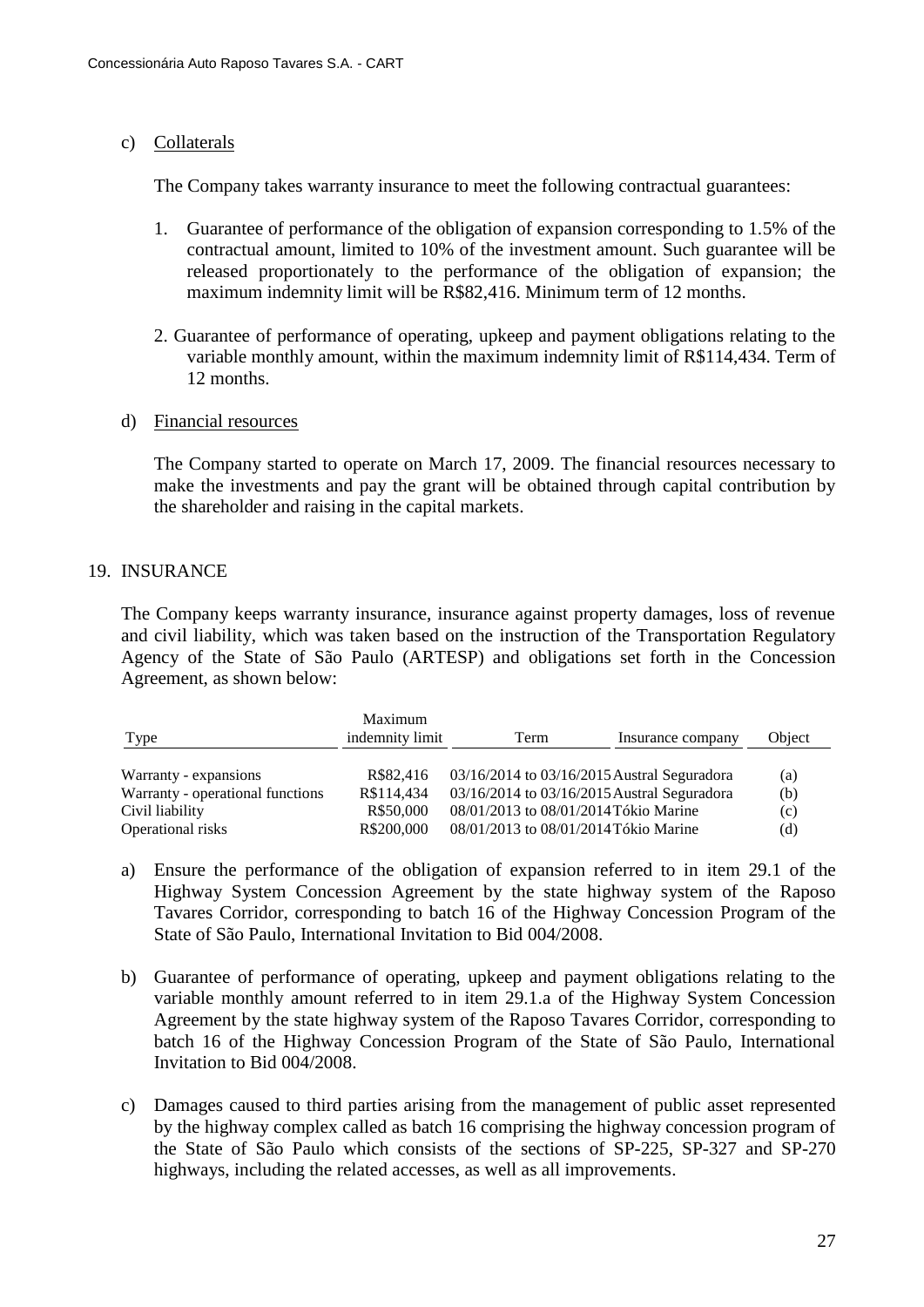d) This operating risk insurance is intended to cover, in every accident, the losses incurred by the insured relating to each coverage contracted and expressly identified in the insurance policy, due to the risks described and characterized in the general conditions, special and/or private conditions, subject to the maximum indemnity limits set for each coverage and the legal provisions and other applicable contractual conditions.

# 20. FINANCIAL INSTRUMENTS AND RISK CONCENTRATION

The estimated realizable value of the Company's financial assets and financial liabilities was determined based on available market information and appropriate valuation methodologies. However, considerable judgment was required to interpret market inputs and then develop the most appropriate fair value estimates. Therefore, the estimates provided below are not necessarily indicative of the amounts that could be realized in a current exchange market. The use of different valuation techniques may generate changes in the estimated realizable amounts.

These financial instruments are managed through operating strategies which aim at liquidity, security, and profitability. The control policy consists of the ongoing monitoring of contracted rates against market rates for transactions and the assessment of the financial and economic situation of the involved financial institutions. The Company does not make investments involving derivatives or any other risk assets for speculative purposes.

The amounts included in assets and liabilities as financial instruments are adjusted for inflation through March 31, 2014 and approximate their fair value. These amounts are mainly comprised of cash and cash equivalents, short-term investments, receivables, borrowings and financing debentures and trade payables.

Under CVM Resolution 550, of October 17, 2008, the Company's management informs that the risk factors to which it is exposed are:

#### a) General considerations

The Company carries out transactions involving financial instruments, including short-term investments, trade receivables, trade payables, borrowings, financing and debentures, so as to manage cash and cash equivalents relating to its transactions.

#### b) Risk management

The Company is exposed to market risks arising from fluctuations in interest rates and credit risk arising from the possibility of default by its counterparties with respect to shortterm investments and trade receivables.

The Company adopts market and credit risk management procedures, using financial market tools that seek to minimize the exposure of the Company's assets and liabilities, thus protecting the return of contracts and equity.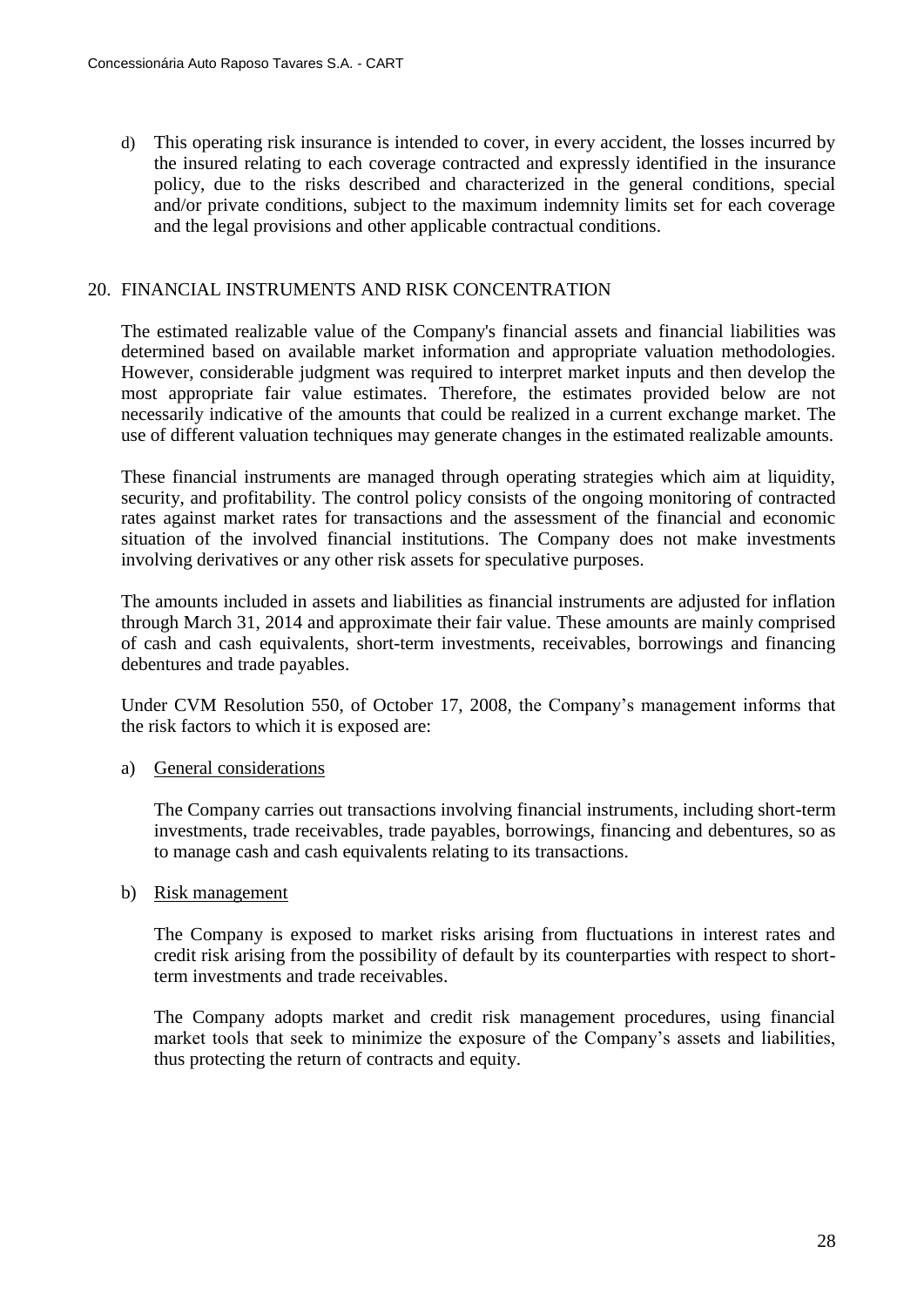#### c) Exposure to interest rate risks

The main market risk factor that can affect the Company's business is the interest rate. This risk arises from the possibility of the Company incurring losses due to fluctuations in interest rates that increase finance costs relating to borrowings and financing and debentures raised in the market. The Company has not entered into derivative contracts to hedge against this risk. However, the Company continuously monitors market interest rates to assess the possible need of entering into derivative contracts to hedge against the risk of volatility of these rates.

The Company is exposed to the risk that a fluctuation in interest rates can increase its finance costs on future interest payment. The debt denominated in local currency is subject to TJLP, CDI and IPCA fluctuation.

#### d) Sensitivity analysis

The analysis of sensitivity of financial instruments to the variables that pose risk of fluctuation is as follows:

#### *Selection of scenarios*

Pursuant to CVM Instruction 475/08, the Company presents three scenarios in the sensitivity analysis: one probable and two that can have adverse effects on the Company with a 25% and 50% depreciation of each index.

The rates considered were as follows:

|             | Scenario I | Scenario II | Scenario III |
|-------------|------------|-------------|--------------|
|             |            | Possible    | Extreme      |
| Indicator   | Probable   | adverse     | adverse      |
| <b>CDI</b>  | 10.55%     | 7.91%       | 5.28%        |
| <b>TJLP</b> | 5.00%      | 6.25%       | 7.50%        |
| <b>IPCA</b> | 6.15%      | 7.69%       | 9.23%        |

The sensitivity amounts in the table below refer to unincurred interest of financial instruments in each scenario.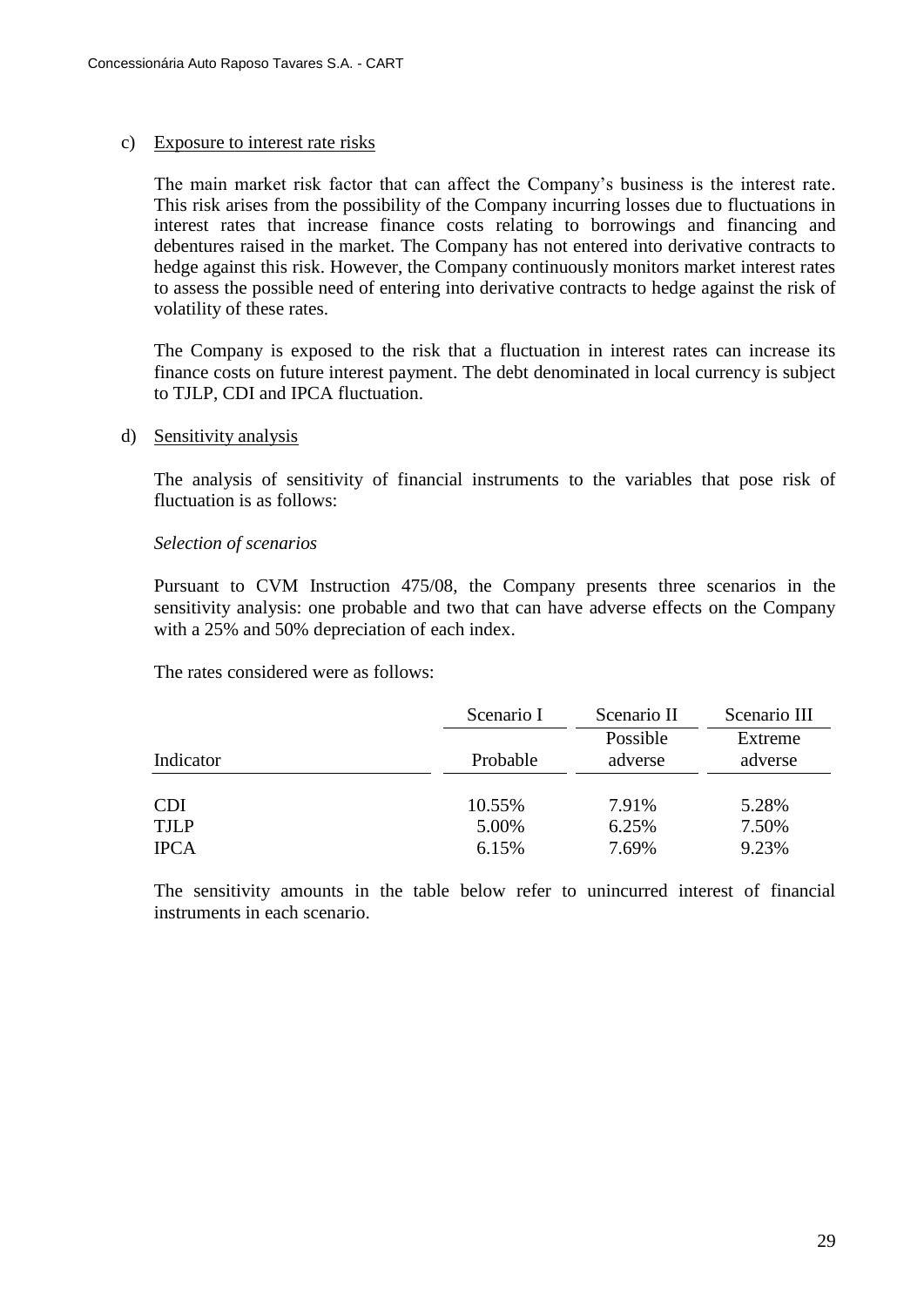#### *Sensitivity analysis of interest rate fluctuations*

The sensitivity of each financial instrument, considering the exposure to the fluctuation of each rate is as follows:

|                             |                 |                      | Unincurred interest                       |          |         |
|-----------------------------|-----------------|----------------------|-------------------------------------------|----------|---------|
|                             |                 |                      | Scenario III<br>Scenario I<br>Scenario II |          |         |
|                             |                 |                      |                                           | Possible | Extreme |
| Instrument                  | <b>Maturity</b> | Risk                 | Probable                                  | adverse  | adverse |
|                             |                 |                      |                                           |          |         |
| Cash equivalent             |                 | Depreciation of DI   | 29,600                                    | 21,558   | 13,970  |
| Short-term investments      |                 | Depreciation of DI   | 8.049                                     | 6.010    | 3.994   |
| $1st$ series debentures $*$ | Dec/2024        | Appreciation of IPCA | 579,827                                   | 716,204  | 870,915 |
| $2nd$ series debentures $*$ | Dec/2024        | Appreciation of IPCA | 577,002                                   | 711.031  | 863,039 |
| <b>BNDES</b> - Senior *     | Mar/2021        | Appreciation of TJLP | 123,556                                   | 127,597  | 147,674 |
| <b>BNDES</b> - Senior *     | Mar/2023        | Appreciation of IPCA | 162,423                                   | 175,594  | 190,000 |

\* The table above takes into consideration three scenarios on significant financial liabilities, including the respective impacts on asset and liability balances.

The amount corresponding to 100% of the Company's borrowings, financing and debentures is subject to yield based on the accumulated fluctuation of the TJLP and IPCA rates, and cash equivalents and short-term investments are subject to the CDI rate.

The purpose of the sensitivity analyses above is to shown the sensitivity of the Company's financial instruments to changes in market variables.

The sensitivity analyses are based on assumptions about future events. The Company´s management reviews regularly the estimates and assumptions used in the calculations. However, the settlement of amounts could differ from these estimates due to the subjectivity inherent to the process used in preparing the analyses.

#### e) Exposure to credit risks

The transactions that subject the Company to credit risk concentration primarily arise from bank accounts and short-term investments where the Company is exposed to the risk of the relevant financial institution. In order to manage such risk, the Company maintains bank accounts and short-term investments with prime financial institutions.

As at March 31, 2014, the Company accounts for receivables in the amount of R\$12,002, of which receivables from CGMP - Centro de Gestão de Meios de Pagamento S.A account for 89% of said amount, that is, R\$10,711, deriving from revenues from tolls collected by the electronic toll payment system ("Sem Parar"), recorded in line item "Trade receivables". Since CGMP is controlled by the highway sector, the Company's management assesses as improbable the risk of credit arising from these receivables as it considers them as mitigated between the concessionaires operating in the highway sector.

#### f) Derivatives

The Company did not conduct transactions involving derivatives or any other instruments for speculative purpose during the period between January 1 and March 31, 2014.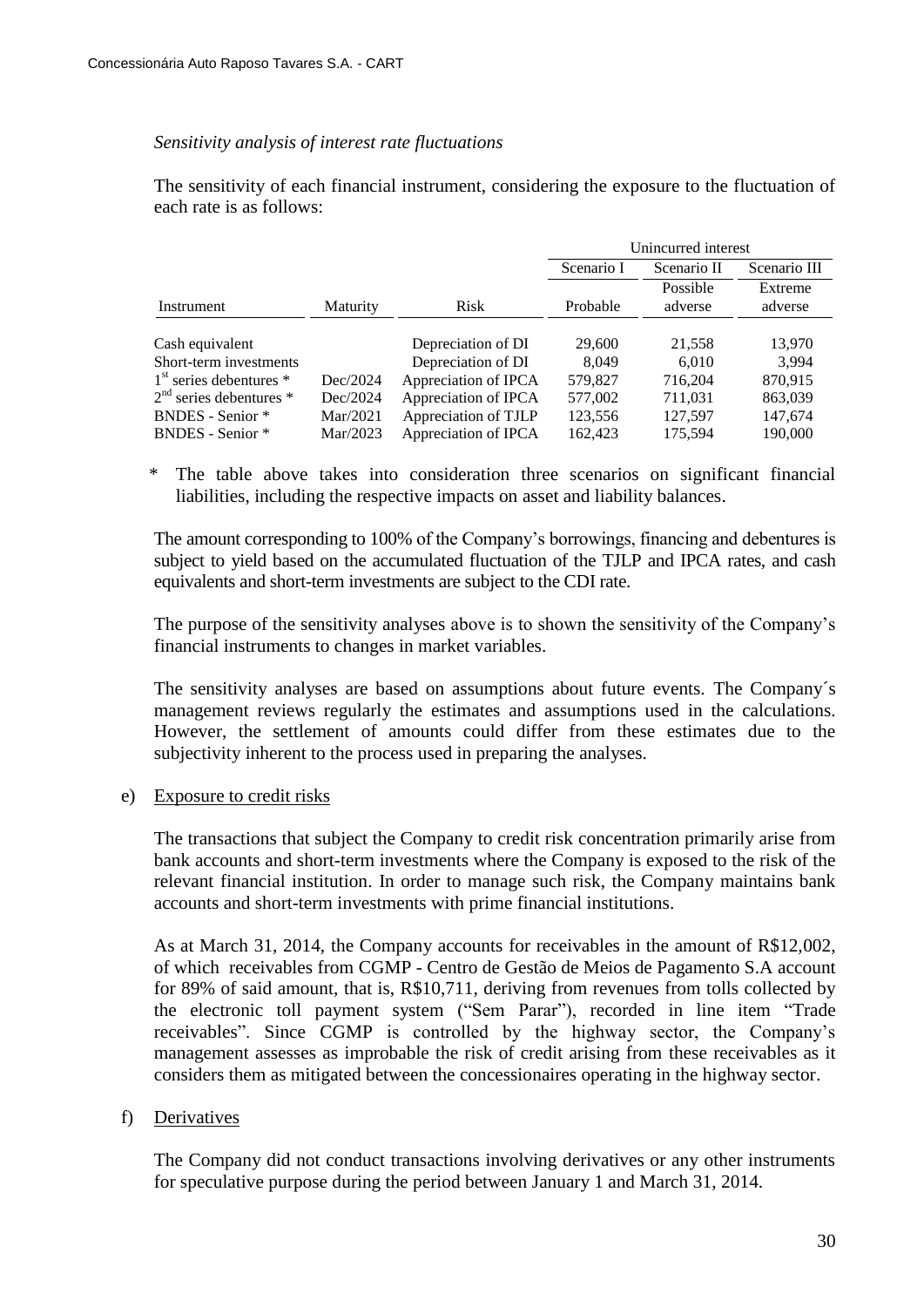## g) Fair values

As at March 31, 2014, the fair values of trade receivables and trade payables approximate their carrying amounts, due to their short-term nature.

With respect to borrowings, financing and debentures, the respective fair values mainly approximate their carrying amounts since these financial instruments are subject to variable interest markets. The Company also has borrowings and financing subject to fixed rates.

#### h) Exposure to liquidity risk

The Company monitors the risk of cash shortages using a recurring liquidity planning tool.

The Company's objective is to keep the balance based on the maintenance of funds and flexibility, through secured accounts, bank loans and debentures.

#### i) Capital management

The main objective of the Company´s capital management policy is to ensure a strong credit rating and a capital ratio capable of supporting business and maximizing the value for the shareholder. The Company manages and adjusts the capital structure based on changes in economic conditions.

|                           | 03/31/2014 | 03/31/2013 |
|---------------------------|------------|------------|
| Borrowings and financing  | 696,646    | 638,503    |
| Debentures                | 772,296    | 742,707    |
| Cash and cash equivalents | (120, 437) | (117,949)  |
| Short-term investments    | (74, 554)  | (55,850)   |
| Net debt                  | 1,273,951  | 1,207,411  |
| Equity                    | 488,409    | 511,387    |
| Equity and net debt       | 1,762,360  | 1,718,798  |

#### 21. PROVISION FOR MAINTENANCE

The Company recognizes a provision for major maintenance services, when applicable, as required by ICPC 01 and based on CPC 25 - Provisions, Contingent Liabilities and Contingent Assets. The purpose of this provision is to appropriately measure the liability using the best estimate of the cost necessary to settle the present obligation at the end of the reporting period.

The provision for maintenance as at March 31, 2014 and December 31, 2013 is broken down as follows:

|                           | 03/31/2014 03/31/2013 |               |
|---------------------------|-----------------------|---------------|
| Provision for maintenance |                       | 41,576 33,444 |